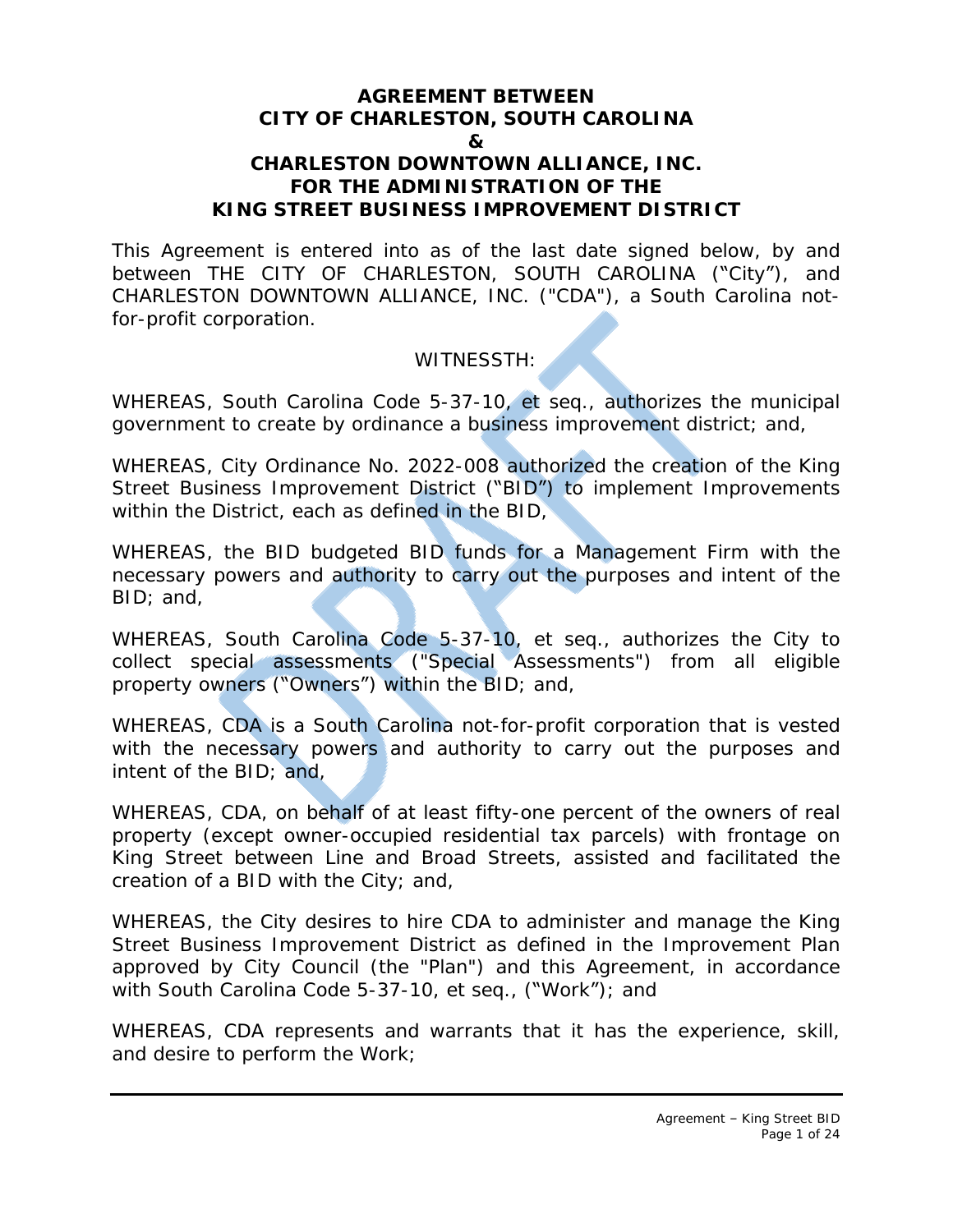NOW, THEREFORE, for the mutual promises and other good and valuable consideration, the receipt and adequacy of which is hereby acknowledged, the parties hereto agree as follows:

# **1. Principles of Agreement**

- a. The parties agree that the primary purposes of this Agreement are to (i) ensure that the District, as defined in the BID, continues to receive the type, level, quality, and frequency of City services subsequent to the establishment of the BID as it would otherwise receive if the BID were not established ("Basic City Services"), and (ii) describe the relationship and mutual responsibilities of the City and CDA. The City understands that providing the Work described in this Agreement is critical to the success of the BID. CDA understands that the City is relying on CDA to perform the functions called for under this Agreement in fulfillment of the Improvement Plan, in furtherance of an important public purpose, and in the public interest.
- b. The parties agree that the success of the BID depends on the strength of the partnership between the City and CDA. The City and CDA agree to cooperate in the implementation and management of the BID, and to take all actions reasonably necessary to facilitate the operation of the BID.
- c. The parties recognize that this Agreement cannot resolve all issues arising out of the establishment of the BID and the implementation of the Improvement Plan. Accordingly, the City and CDA agree to take such other actions as may be necessary or desirable to accomplish the purposes and intent of the BID.
- d. The City and CDA shall strive to cultivate a partnership that:
	- i. Features transparency with regard to roles and expectations;
	- ii. Is built on foundations of trust, respect, and an understanding of one another's unique strengths;
	- iii. Identifies mutual goals and opportunities for collaborative problem solving; and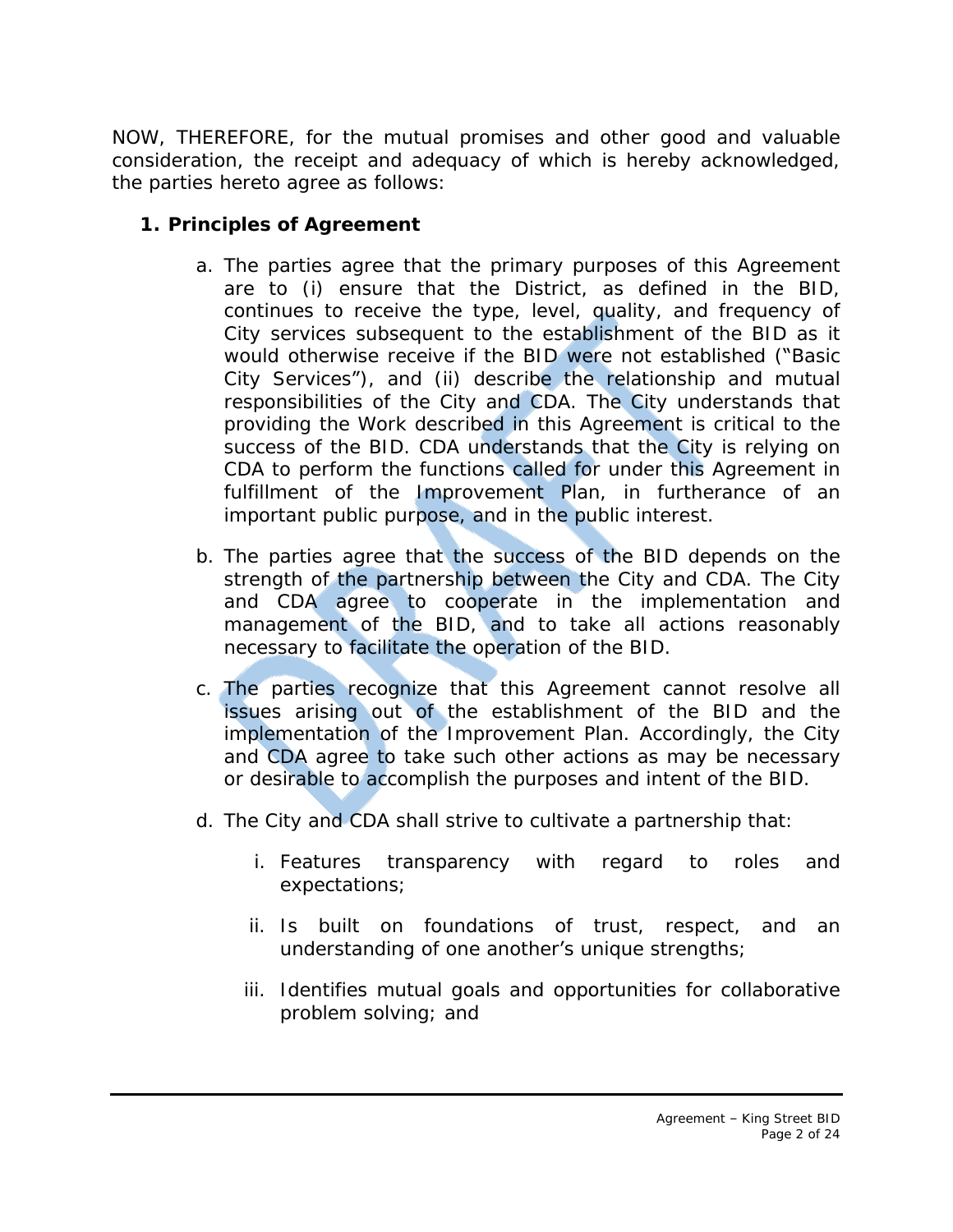- iv. Enables each party to remain proactively involved in projects and initiatives that impact downtown.
- e. The parties shall responsively communicate and coordinate on an as needed basis to enable the parties to speak with one voice and remain in lockstep on key issues related to the District and shall consult one another during the ideation and decision making processes on major projects related to the District.
- **2. Agreement Documents.** This Agreement is comprised of the following documents:
	- a. this Agreement; and
	- b. any written amendment duly authorized and executed by the authorized representatives of the parties hereto and filed in the office of the City Clerk.

# **3. Duties, Obligations, and Responsibilities of CDA.**

- a. Organization
	- i. CDA shall maintain its status as a duly formed South Carolina Nonprofit Corporation in good standing;
	- ii. CDA has the legal powers of a South Carolina Nonprofit Corporation, including but not limited to those outlined in S.C. Code 33-31-302(1) through (18);
	- iii. CDA shall be governed by a Board of Directors in accordance with the South Carolina Nonprofit Corporation Act, S.C. Code § 33-31-801, et seq., excepting §33-31- 812, and such officers as are appointed by the Board of Directors of CDA in its discretion;
		- 1. CDA'S Board of Directors.
			- a. Throughout the Term of this MOU, CDA's Board of Directors must meet the following composition requirements:
				- i. A majority of the CDA's Board of Directors shall be property owners within the District;
				- ii. A majority of the CDA's Board of Directors shall reside within the county of Charleston, Dorchester, or Berkeley counties;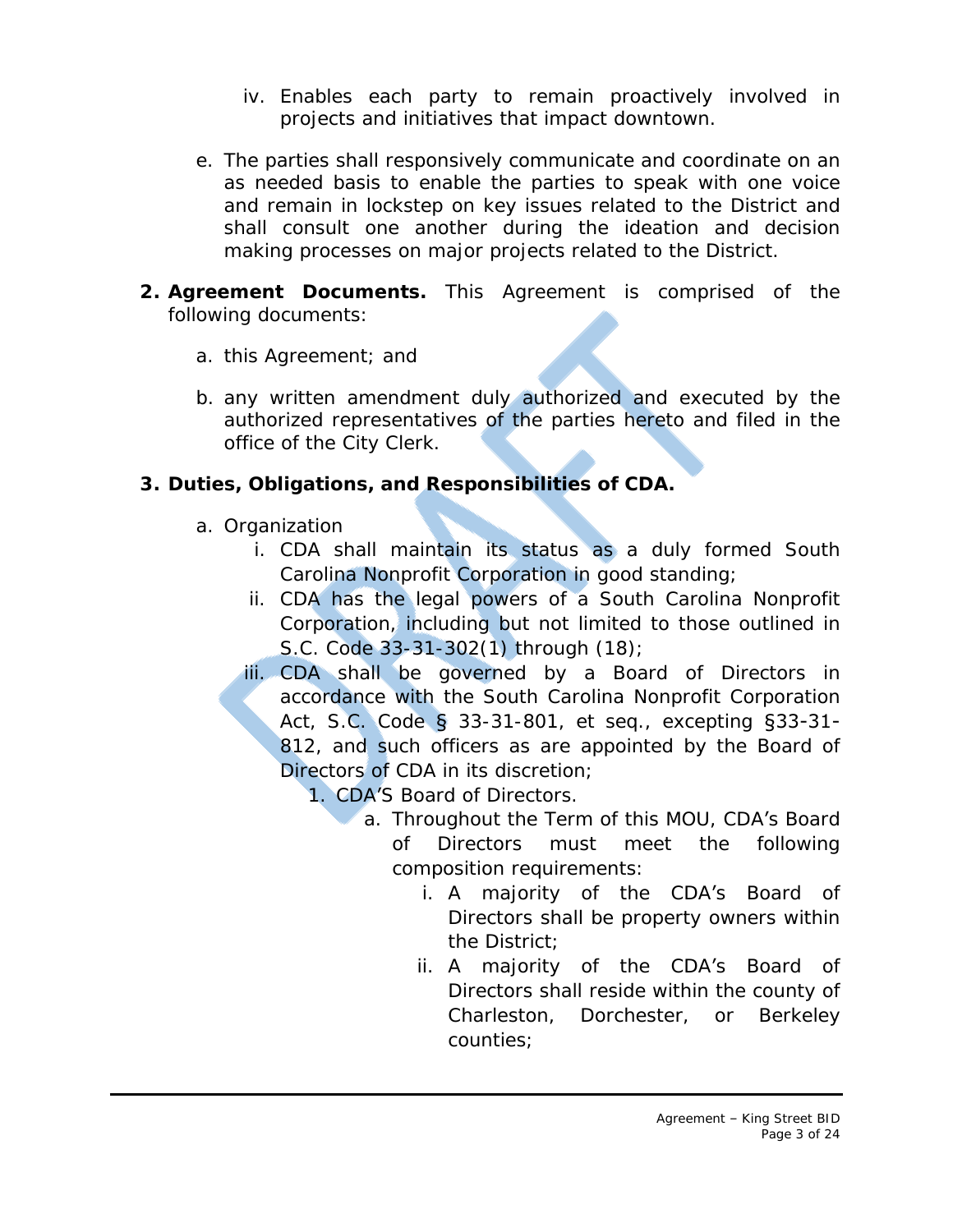- iii. At least one director who is a commercial tenant within the District;
- iv. At least one director who represents a racial or ethnic minority;
- v. At least one director who represents women;
- vi. One director who resides in the District nominated by the Mayor and approved by City Council; and
- vii. One authorized representative of the City appointed by the Mayor, which authorized representative shall serve as non-voting, ex officio member of the Board of Directors.
- 2. The Board is in charge of hiring CDA's Executive Director or similar position.
- 3. Neither CDA's articles nor bylaws may allow for compensation of the directors.
- iv. CDA shall be governed in accordance with CDA's written Bylaws, as they may be amended from time to time. CDA shall update its bylaws prior to commencing Work to reflect the duties and obligations under this Agreement and shall provide a copy to file with the City Clerk.
- b. CDA shall implement, administer, and manage the BID as set forth in this Agreement ("Duties"), which shall include:
	- i. Providing the Services as set forth in **Exhibit A**, in coordination with the City, and which are services provided to the City in addition to the Basic City Services;
	- ii. Diligently seeking BID Funds other than Special Assessments;
	- iii. Managing BID Funds; and
	- iv. Reporting to City Council.
- c. The CDA may accomplish the Duties by:
	- i. Entering into contracts and agreements with other persons or entities, but any such contract shall not bind the City in any manner; and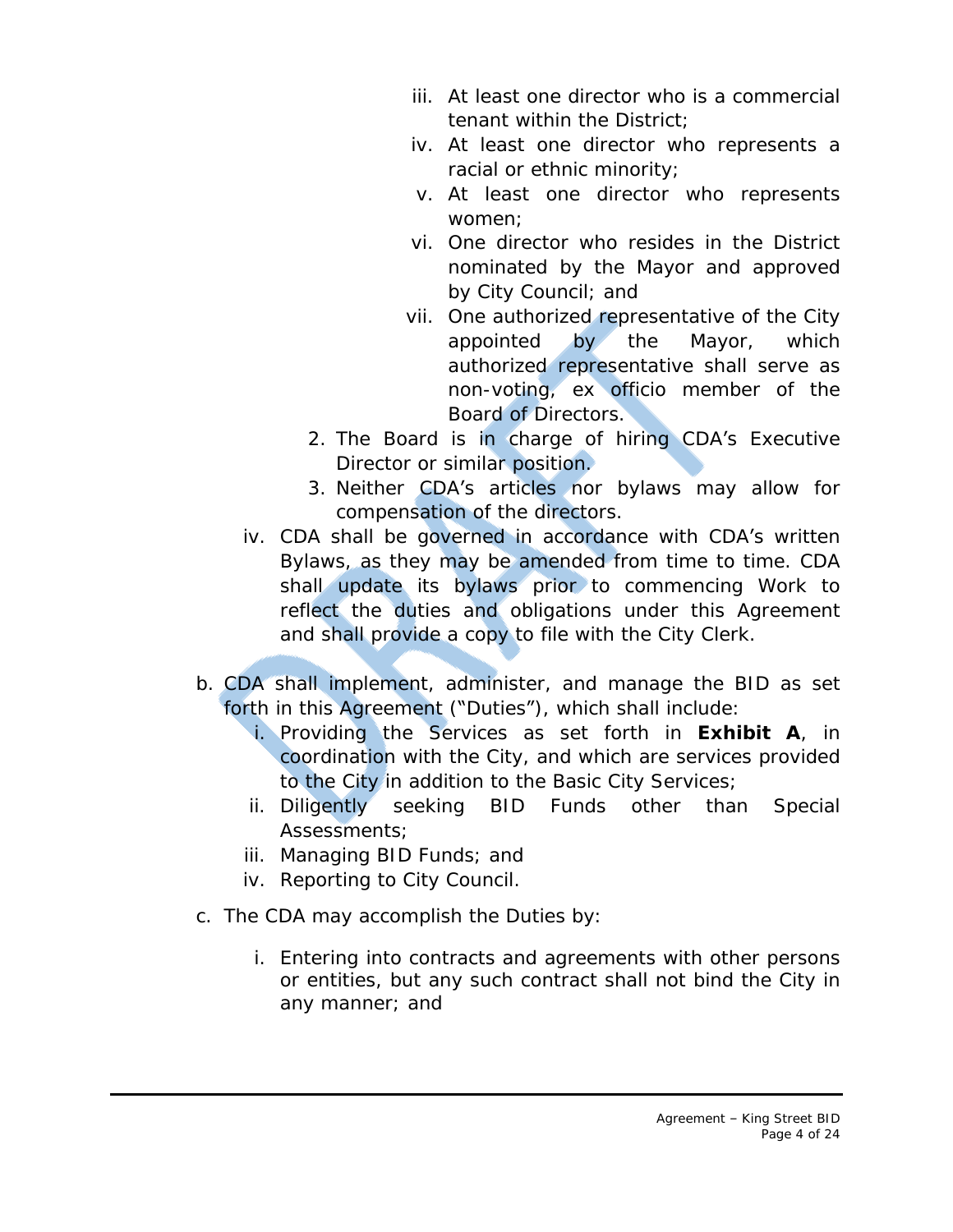- ii. Hiring employees or retaining agents, engineers, architects, planners, consultants, attorneys, and accountants.
- d. Record-keeping and Audit.
	- i. CDA shall establish and maintain books, records, and systems of account, in accordance with generally accepted accounting principles, reflecting all business operations of CDA transacted under this Agreement. CDA shall retain these books, records, and systems of account during the Term of this Agreement and for five (5) years thereafter. CDA shall permit the City, its agent, other representatives, or an independent auditor to audit, examine, and make excerpts, copies, and transcripts from all books and records, and to make audit(s) of all billing statements, invoices, records, and other data related to the Work covered by this Agreement.
	- ii. CDA shall retain an independent certified public accountant responsible for the Annual Audit. The auditor must be approved by the City and will submit the audit directly to the City to ensure third party impartiality. The auditor will be paid for by the CDA with Special Assessment dollars. The Annual Audit must be submitted to the City as part of the Annual Report. The Annual Audit will include true, correct, and complete annual financial statements setting forth the amount of public and private revenues received by the CDA and the amount of expenses paid for the immediately preceding fiscal year.
- e. CDA shall at all times during the Term and any Renewals be a federal and state non-profit corporation.
- f. To the extent required by law, CDA will comply with South Carolina's Freedom of Information Act, S.C. Code Ann. 30-4-10, et. seq.
- **4. Performance Measurements.** CDA's performance shall be annually measured based on year over year improvements in the following factors within the District:
	- a. Occupancy Rate
	- b. Citizen Attitude Survey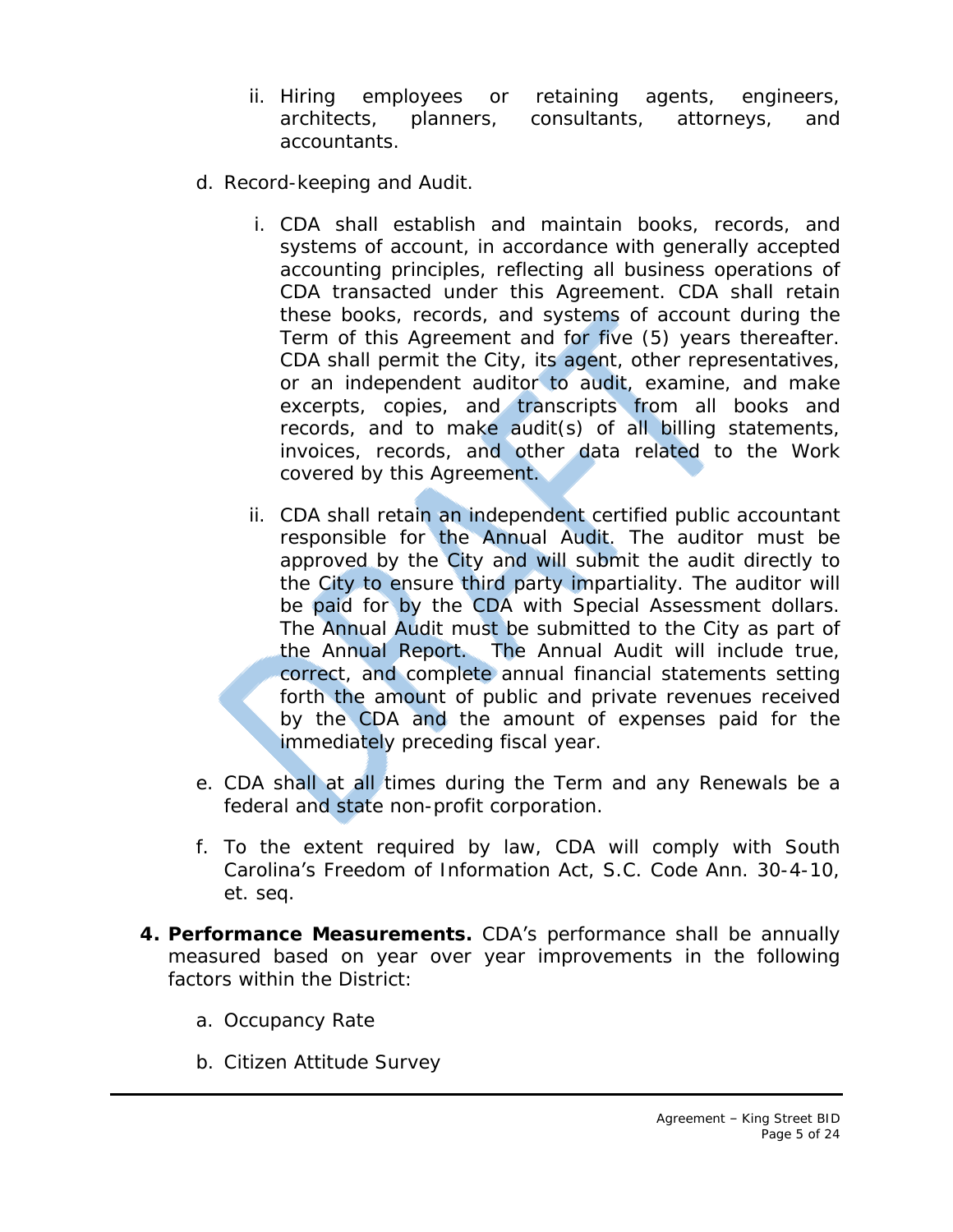- c. Crime Rates
- d. Taxable Retail Sales
- e. Number of jobs created
- f. Pedestrian/visitor counts
- g. Business license revenues

# **5. Funding Sources**.

- a. Due to the interrelationships of the City and CDA, the annual budget of CDA shall be on the same fiscal year as the City.
- b. Public funds shall be kept in separate general ledger accounts, reported on in public sessions on an annual basis, and audited each year by an independent accounting firm.
- c. Information of spending BID Funds, including specifically identifying Special Assessments and other public funds, shall be readily available to the public on the CDA's website.
- d. Anticipated initial sources of BID funding.
	- i. Private funding sources:
		- 1. Contributions from individuals and corporations.
		- 2. Grants from private foundations.
		- 3. Earned income through program services.
	- ii. Public funding sources:
		- 1. BID Special Assessments
		- 2. Other government contributions, whether a contribution from a grant, tax revenue, or other source

# **6. Formulation and Collection of Special Assessments**.

a. The Special Assessments shall be used to supplement the existing level of services provided by the City and used to provide additional services within the BID.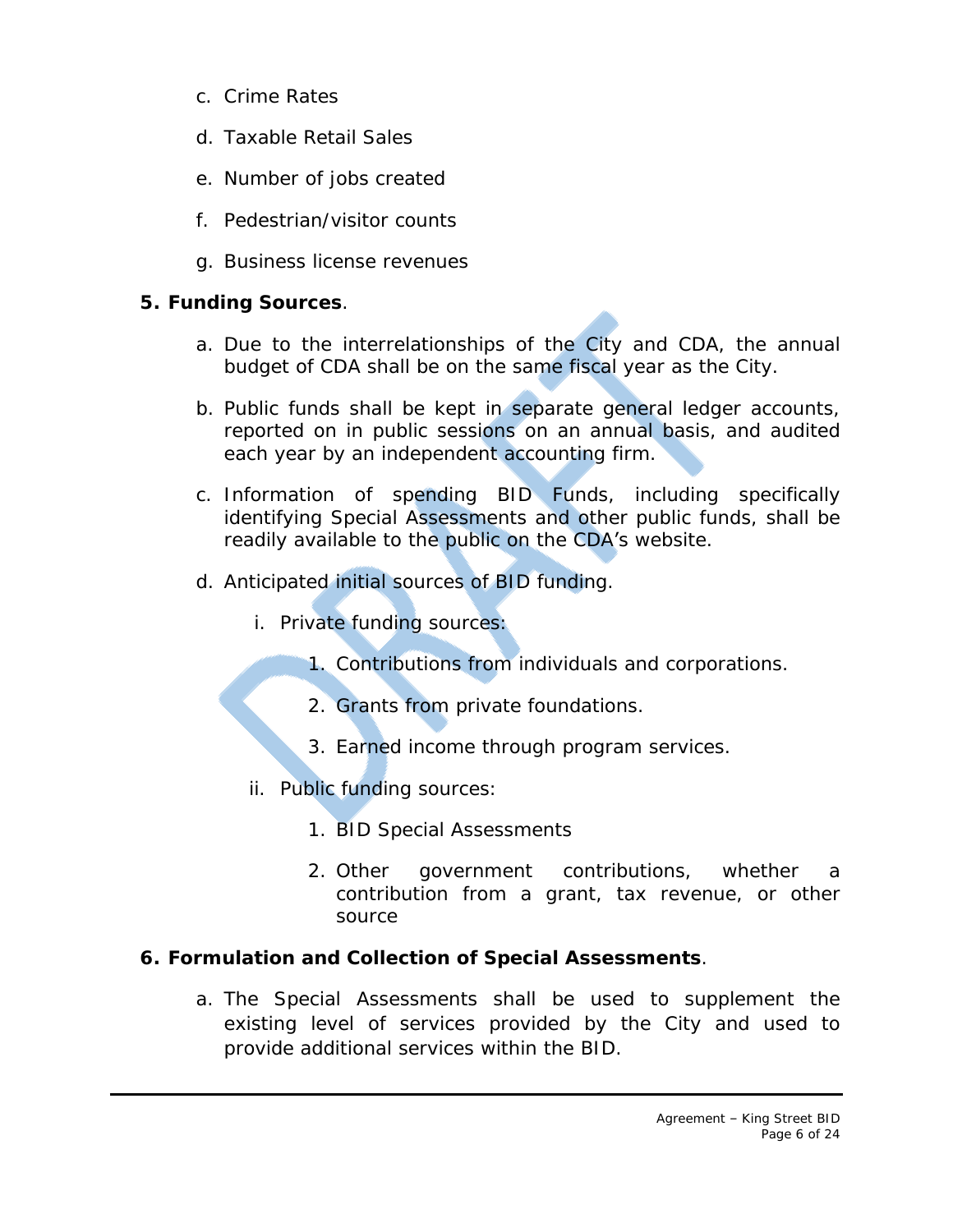- b. The Special Assessments shall be determined annually as provided in the BID based on the use and assessed value of each tax parcel located in the District.
- c. Administration of Assessment Roll. The City, or its designee, shall be responsible for the annual administration of the assessment roll ("Administrator"). The City shall retain the cost of the Administrator prior to distributing the Special Assessments collected to CDA.
- d. The Administrator shall, on an annual basis, determine the Special Assessment for each parcel.
- e. The Administrator will submit the assessment roll directly to the City to ensure third party impartiality.
- f. The Administrator shall annually notify all Owners of the amount of the Owner's Special Assessment by sending a notification letter.
- g. Special Assessments shall be billed and collected by Charleston County in the same manner as real property taxes, on behalf of the City.
- h. By March 15 of each year, the City shall pay over to CDA the amount equal to the aggregate of all payments of Special Assessments received for the preceding tax year, and any interest or other charges thereon for such assessment period, exempting any funds retained by the City for administrative expenses. Thereafter, the City shall pay over to CDA monthly the amount equal to any additional Special Assessments received by the City the preceding month.
- i. The assessment and collection of Special Assessments on behalf of the BID, the provision of Basic City Services, and the other transactions or activities authorized by the Improvement Plan shall not be deemed to constitute assistance by the City or the Administrator or services by the CDA or the participating property owners located within the District to or for the City for the purposes of any City ordinance or regulation.
- **7. Issue Alignment/Budget Process**.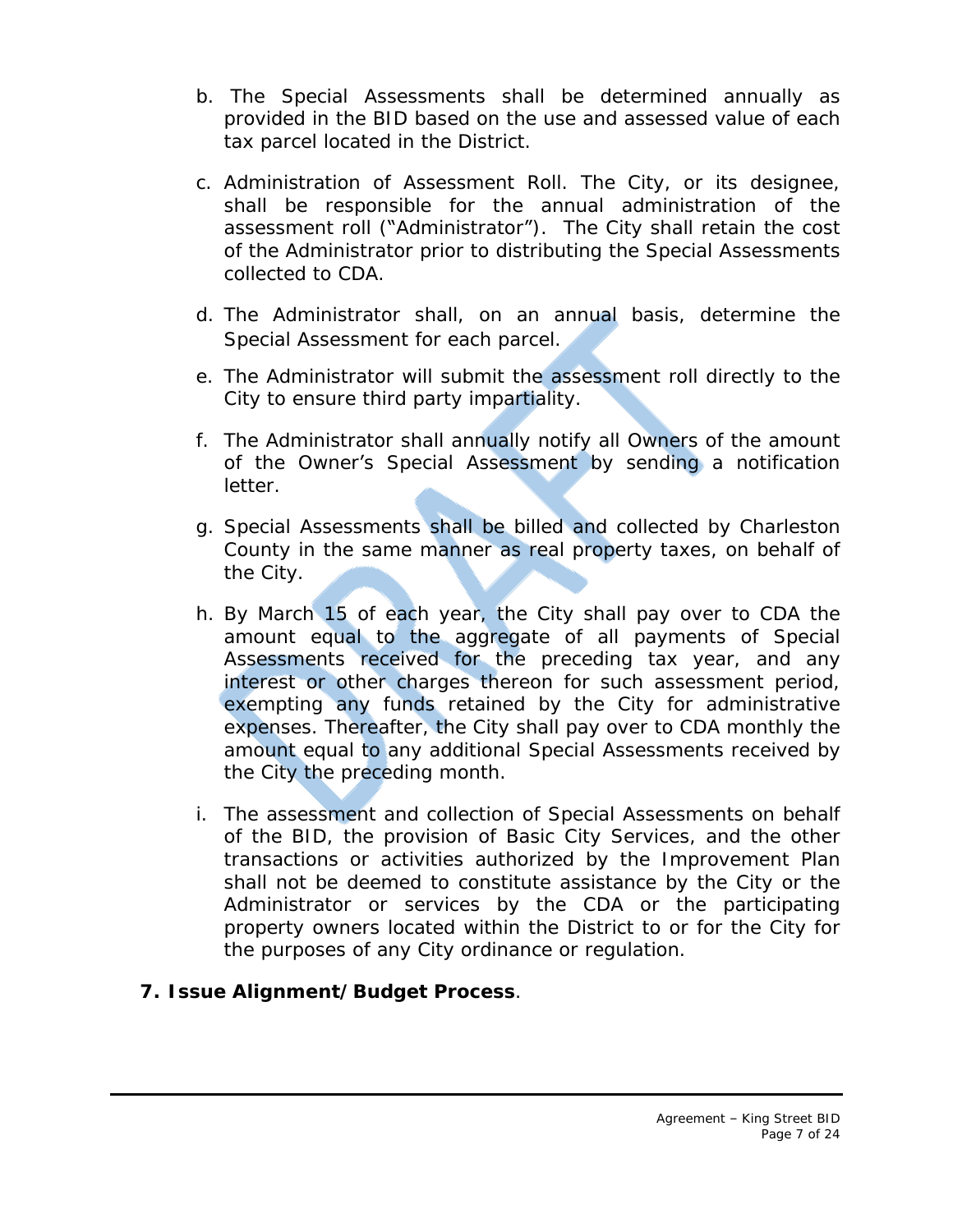- a. The CDA, with consultation from City Council, will determine the priorities for improvements and activities to be delivered by CDA.
- b. Five-Year Implementation Plan
	- i. Within 120 days after CDA's Executive Director commences work, the CDA shall present to the City Council a Five-year Implementation Plan that:
		- 1. Outlines how the organization will execute the priorities within the Plan, including approval of CDA's By-Laws;
		- 2. How the CDA will manage the Services as set forth in Exhibit A, including the day-to-day operations of the Plan;
		- 3. Metrics and protocols for monitoring and evaluation of the Work, which shall include Performance Measurements as set forth in this Agreement.
	- ii. The City Council will review and make recommendations for refining the Five-year Implementation Plan to ensure that it is consistent with the goals for the District, subsequently modifying or approving it.
	- iii. Any further changes to the Implementation Plan during the 5-year term must be submitted to City Council for review and recommendations.
- c. Annual Reports. CDA shall prepare an Annual Report as set forth below.
	- i. The Annual Report shall include:
		- 1. Narrative material and quantitative information that identifies accomplishments and achieved goals and metrics of the preceding calendar year.
		- 2. A report of the financial activities of CDA that utilized public funding in the preceding calendar year;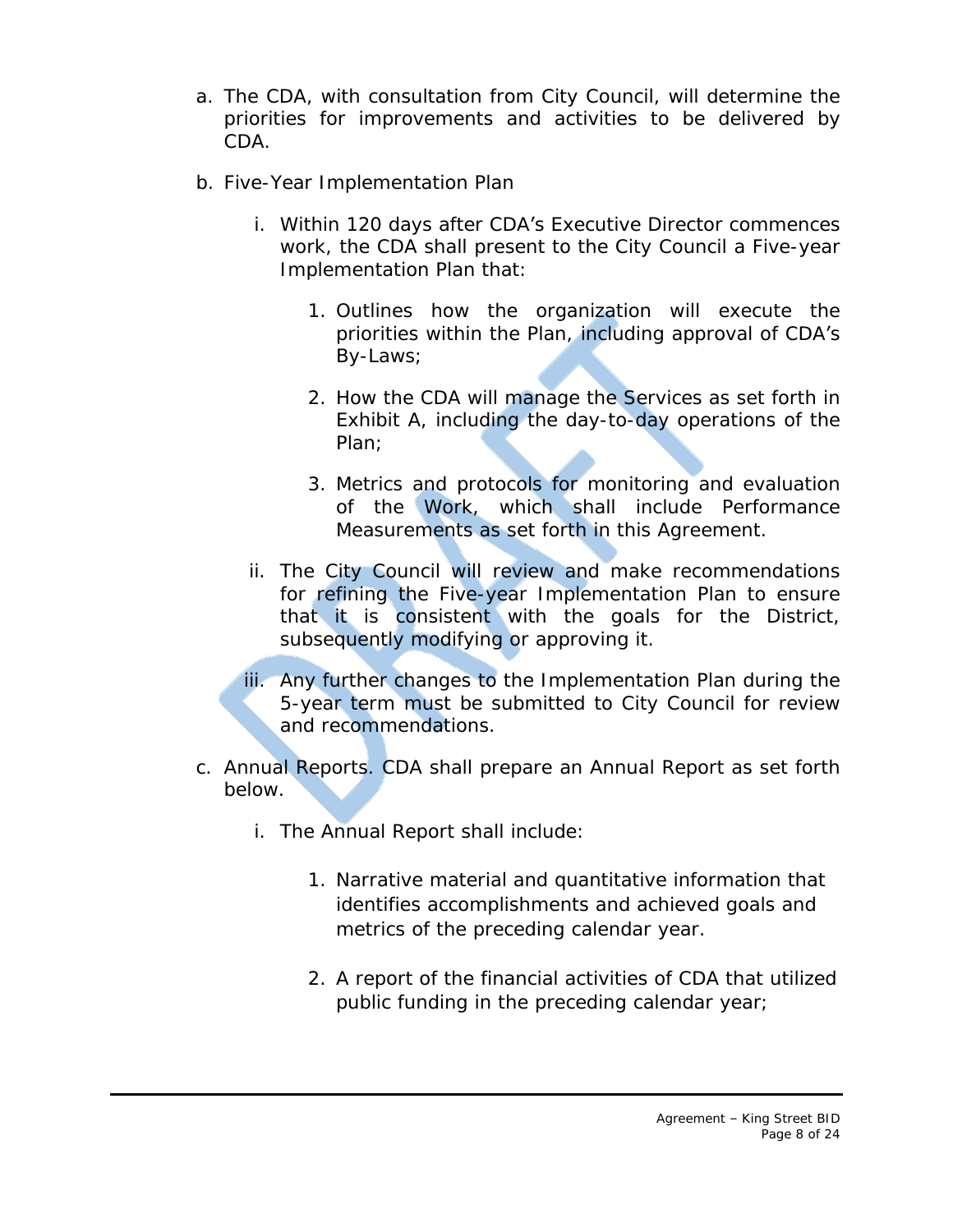- 3. Statement of Revenues and Expenditures of the preceding calendar year;
- 4. Report of Performance Measurements of the preceding calendar year.
- ii. CDA will submit to the City Council each Annual Report by March 15 of each year.
- iii. CDA and City Council will review the Annual Report during a joint workshop ("planning workshop") held between April 15 and May 15 to ensure City Council has meaningful input into the formulation of an Annual Work Plan, as defined below, and to ensure the plan's initiatives and activities and associated allocations are consistent with the Implementation Plan.
- d. Planning Reports. CDA shall prepare a Planning Report as set forth below, which shall include narrative material and quantitative information that:
	- 1. The Planning Report shall:
	- 2. Describe in detail the Annual Work Plan, which shall identify the strategic initiatives and activities for the coming year; and
	- 3. Set forth a proposed allocation of the BID assessments and other CDA funds that will support the Annual Work Plan;
	- 4. Contain a budget for the upcoming year; and
	- 5. Include the Annual Audit
	- iv. CDA will submit each Planning Report to the City Council by September 30 of each year.
- **8. Duties and Responsibilities of the City.** During the Term of this Agreement, the City shall have the following duties and responsibilities:
	- a. **Basic City Services**. The City agrees to provide, at a minimum, the same level of City services to the properties located within the improvement district that existed prior to the establishment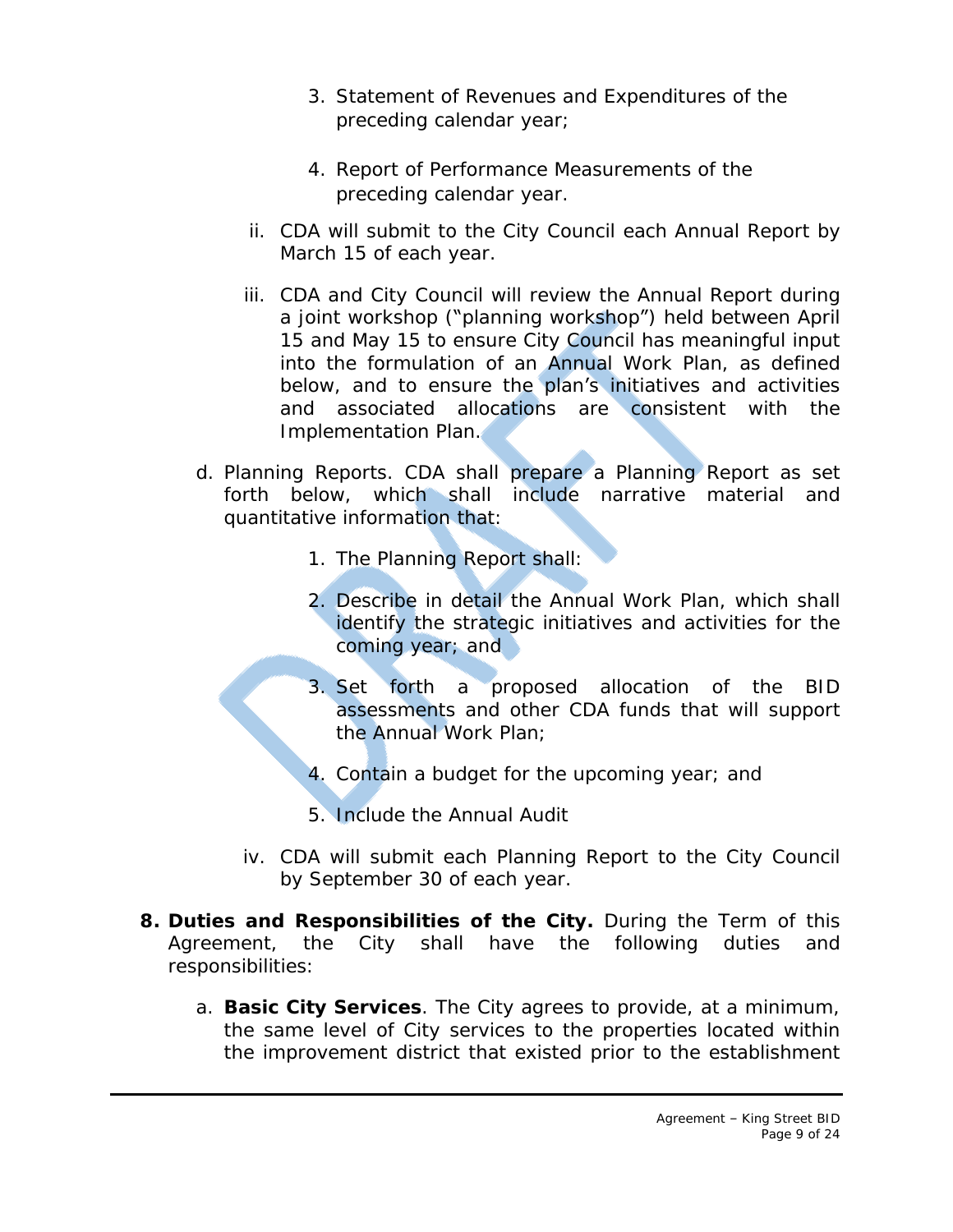and subsequent renewals of the improvement district, as more fully defined in Exhibit B. The City also agrees that the level of urban services provided to the District will not be decreased as a result of the enhanced level of services provided through the Special Assessments; provided, however, the level of urban services may be decreased for other reasons that include, without limitation, budgeting and decreases in funding which are applied equitably to all property within the City. The City agrees that each department shall use reasonable efforts to notify CDA in advance concerning any proposed decrease, increase, extension, or augmentation in City services. The City and CDA further agree to work cooperatively to maximize the efficacy of all City services and general BID operations.

- b. Adherence with the requirements of all nondelegable duties and responsibilities under the Municipal Improvements Act of 1999, S.C. Code 5-37-10, et seq.
- c. In cooperation and collaboration with Charleston County, South Carolina, the calculation, billing and collection of the Special Assessments, as set forth in Section 6 of this Agreement; and
- d. The remittance of the collected Special Assessments to CDA, as set forth in Section 6 of this Agreement.

# **9. Term and Termination.**

- a. **Term**. The Term of this Agreement shall commence on 2022, (hereinafter "Commencement Date") and expire on January 31, 2032, which is ten years after the date on which the City ordinance created the District, or unless earlier terminated as provided in this Agreement ("Expiration Date").
- b. **Renewal**. At the conclusion of the initial and any subsequent term, this Agreement may be automatically renewed for an additional term if the District is extended in accordance with State law, and at terms mutually agreeable to both parties.

# c. **Termination**.

i. This Agreement shall continue in full force and effect during the Term unless (i) the Agreement expires or is sooner terminated by its terms, (ii) the City and CDA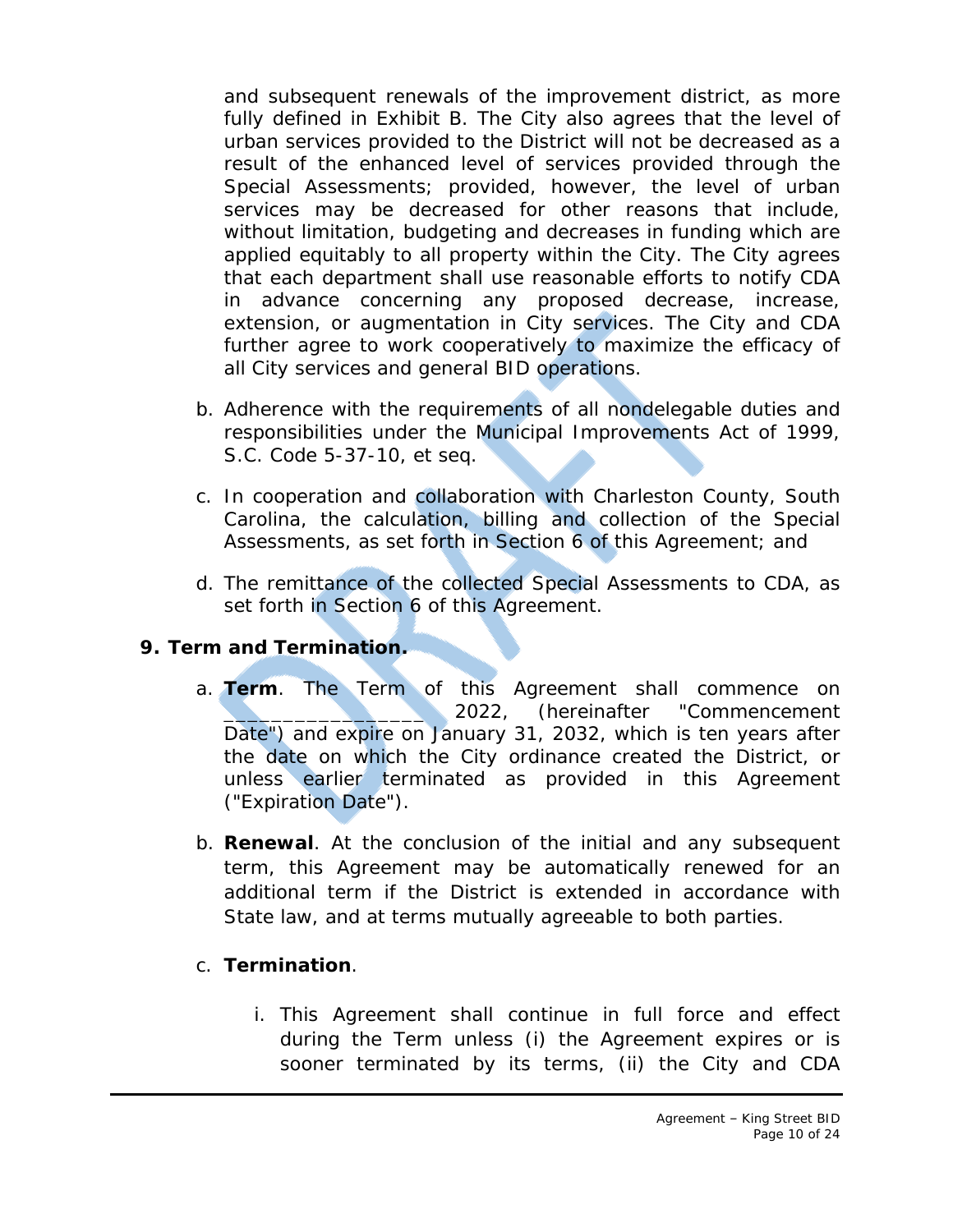mutually agree to modify or terminate the Agreement, (iii) the BID is dissolved or terminated, (iv) the City is unable to collect the Special Assessments to fund the BID; (v) CDA misappropriates BID Funds; (vi) if the City determines it is in the City's best interest to terminate this Agreement; or (vii) CDA determines it is in its best interest to terminate this Agreement, but only with six months advance notice to the City.

- ii. **Remedies for Default.** Should either party fail to fulfill in a timely and proper manner its obligations or if either party should default or breach any of the terms of this Agreement and such shall not be cured within 30 days after written notice by the non-defaulting party, the nondefaulting party shall have the right to terminate this Agreement immediately.
- iii. Upon termination, the City shall assume all assets of the corporation that directly result from the performance of this Agreement provided that such assets were purchased with Special Assessment funds or are otherwise required by law to be assumed by the City. Any other assets will remain with CDA
- d. **Effective Date of Termination.** This Agreement shall terminate effective upon CDA's actual receipt of written notice from the City, if the same is hand- delivered or if sent via first class U.S. Mail or via a nationally recognized commercial delivery service, the date when notice was actually sent.

# **10. Overhead Costs of CDA**.

- a. Overhead Costs of CDA shall include: payroll, benefits, office space, insurance expenses, and audit expenditures of the CDA. Overhead Costs shall not include in-kind donations.
- b. Any funds CDA receives from the City other than Special Assessments shall be used in accordance with the terms of the disbursement of such funds.
- **11. Taxes**. It is specifically agreed and understood by the parties hereto that the City shall not be responsible for any taxes that are imposed on CDA. Furthermore, CDA understands that it cannot claim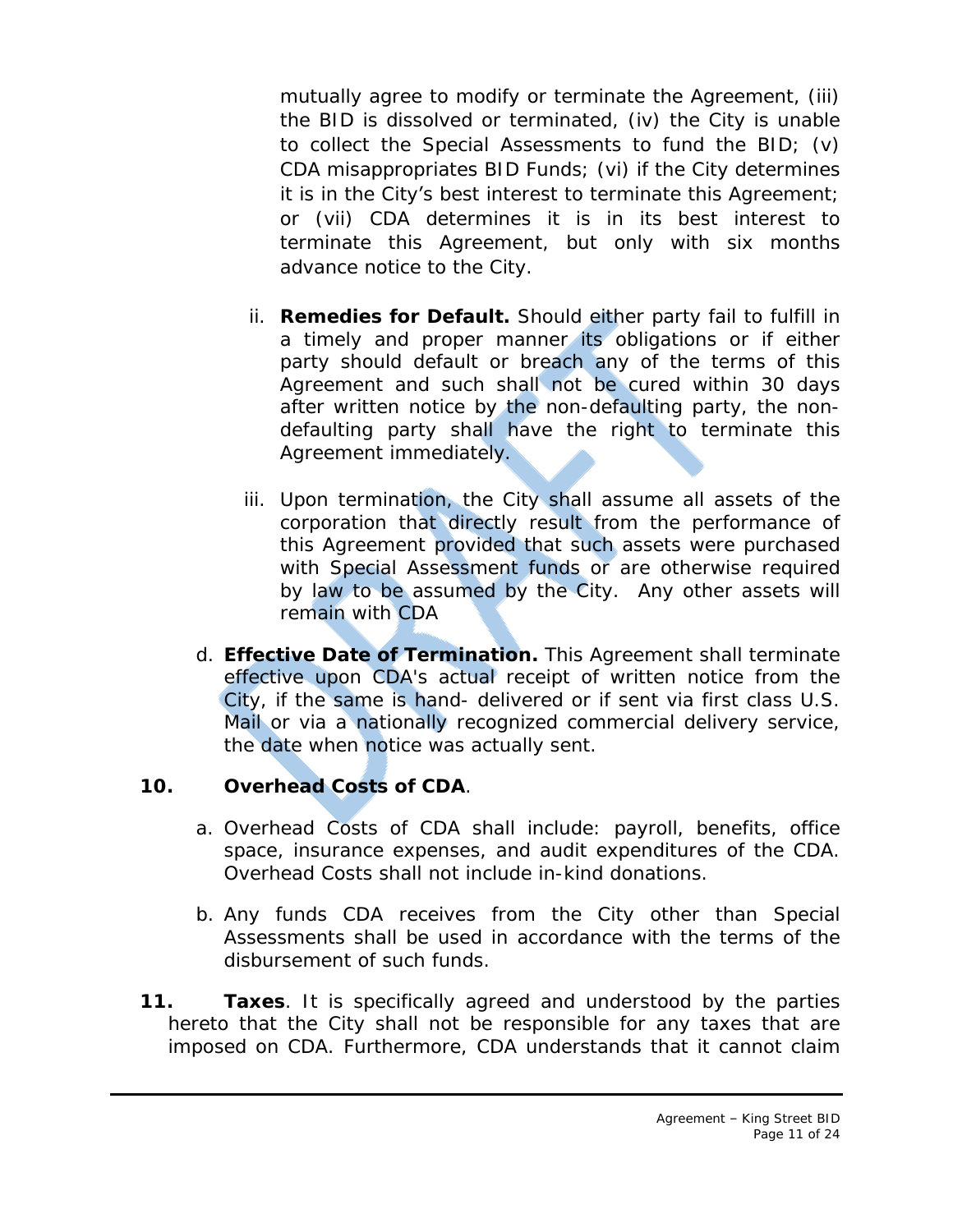exemption from taxes by virtue of any exemption that is provided to the City.

**12. Compliance with laws and private property**. In carrying out this Agreement, CDA must comply with all applicable provisions of law, including, without limitation, South Carolina Code 5-37-10, et seq., the South Carolina Freedom of Information Act, all city resolutions and ordinances and all regulations lawfully imposed by the Treasurer of the State of South Carolina and other state agencies. CDA shall comply with all City's procurement regulations and Minority and Womenowned Business Enterprise guidelines and reporting requirements. Prior to performing work on any privately-owned or leased property, CDA shall obtain the appropriate authorization from the owner or leaseholder to perform such work.

# **13. Notices**.

# **To the City of Charleston**: **To CDA**:

Mayor **Communisties** C/o Christopher Price

City of Charleston Charleston Downtown Alliance, Inc. 80 Broad Street The Prime South Group, LLC Charleston, SC 29401 418 King Street, Suite 201 Charleston, SC 29403

**14. City Property; Compliance with S.C. Code § 5-37-90.** Any property loaned, provided or leased to CDA, and any improvements or equipment purchased with Special Assessment funds shall be the property of the City in compliance with S.C. Code  $\S$  5-37-90, which improvements or property shall be deemed under lease and right of use by CDA for the duration of this Agreement. Such improvements, equipment, or property in possession of CDA shall be maintained by CDA in good condition and repair, and shall be returned to the City by CDA upon termination of this Agreement or upon the expiration of the BID, and in the event of termination of this Agreement prior to the end of the BID, assumption of all contracts, obligations and leases as are in place at the time of termination. For purposes of clarification, this Section shall not apply to any improvements, equipment, property, or services that CDA purchases with funds other than the Special Assessments, which improvements, equipment, property, or services shall be the property of CDA.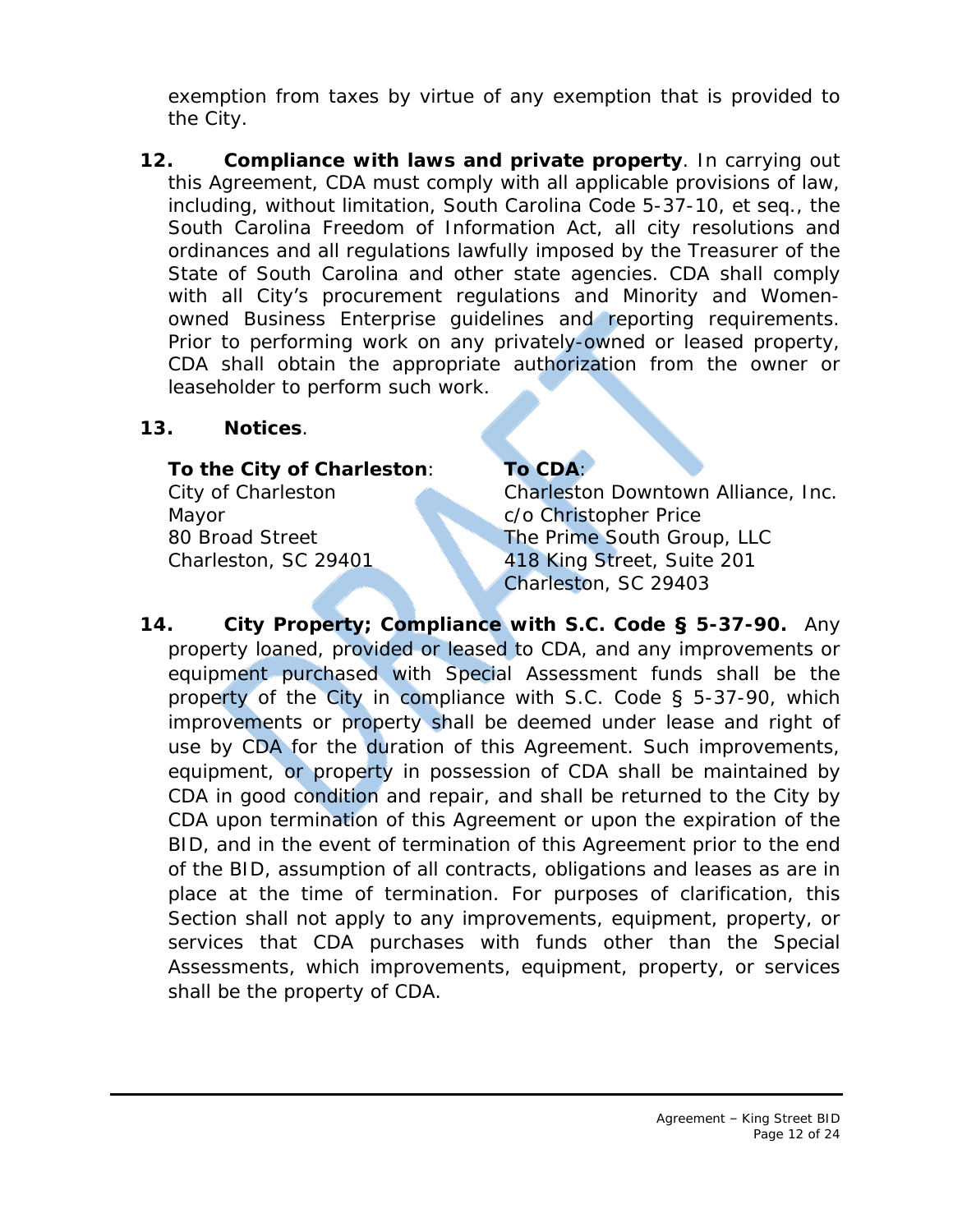- **15.Modification of Agreement.** This Agreement may be modified only by written amendment executed by all parties and their signatories hereto.
- **16.No Partnership/Joint Venture.** Nothing herein shall in any way be construed or intended to create a partnership or joint venture between the parties or to create the relationship of principal and agent between or among any of the parties. None of the parties hereto shall hold itself out in a manner contrary to the terms of this paragraph. No party shall become liable for any representation, act or omission of any other party the provisions of this Agreement, it is specifically agreed and understood that the City has no financial interest in the business of CDA, and shall not be liable for any debts or obligations incurred by CDA. The status of the parties is not that of agent and servant, but rather, an independent contractor relationship. CDA shall not, at any time or times, use the name or credit of the City in entering into contracts, applying for credit or purchasing or attempting to purchase any equipment, supplies or property of any type whatsoever.
- **17.Waiver.** No waiver of any provision of this Agreement shall affect the right of any party thereafter to enforce such provision or to exercise any right or remedy available to it in the event of the other party's default.
- **18.Employment**. CDA shall not subscribe to any personnel policy that permits or allows for the promotion, demotion, employment, dismissal or laying off of any individual due to race, creed, color, national origin, age, sex, or that is in violation of applicable laws concerning the employment of individuals with disabilities.
- **19.Fidelity Bond.** Provided that it is commercially feasible to do so, CDA shall provide a fidelity bond to insure the good and faithful handling of money for the protection of the City in the amount of One Hundred Thousand Dollars (\$100,000) by a company licensed to do business in the State of South Carolina with a financial rating of at least A/VIII as rated in the most recent edition of Best's Insurance Reports and approved by the City. The fidelity bond so provided shall cover all employees of CDA who handle any funds received from the City relating to the Program.
- **20.Contingent Fees.** CDA hereby represents that CDA has not been retained or retained any persons to solicit or secure a City contract or agreement upon an agreement or understanding for a contingent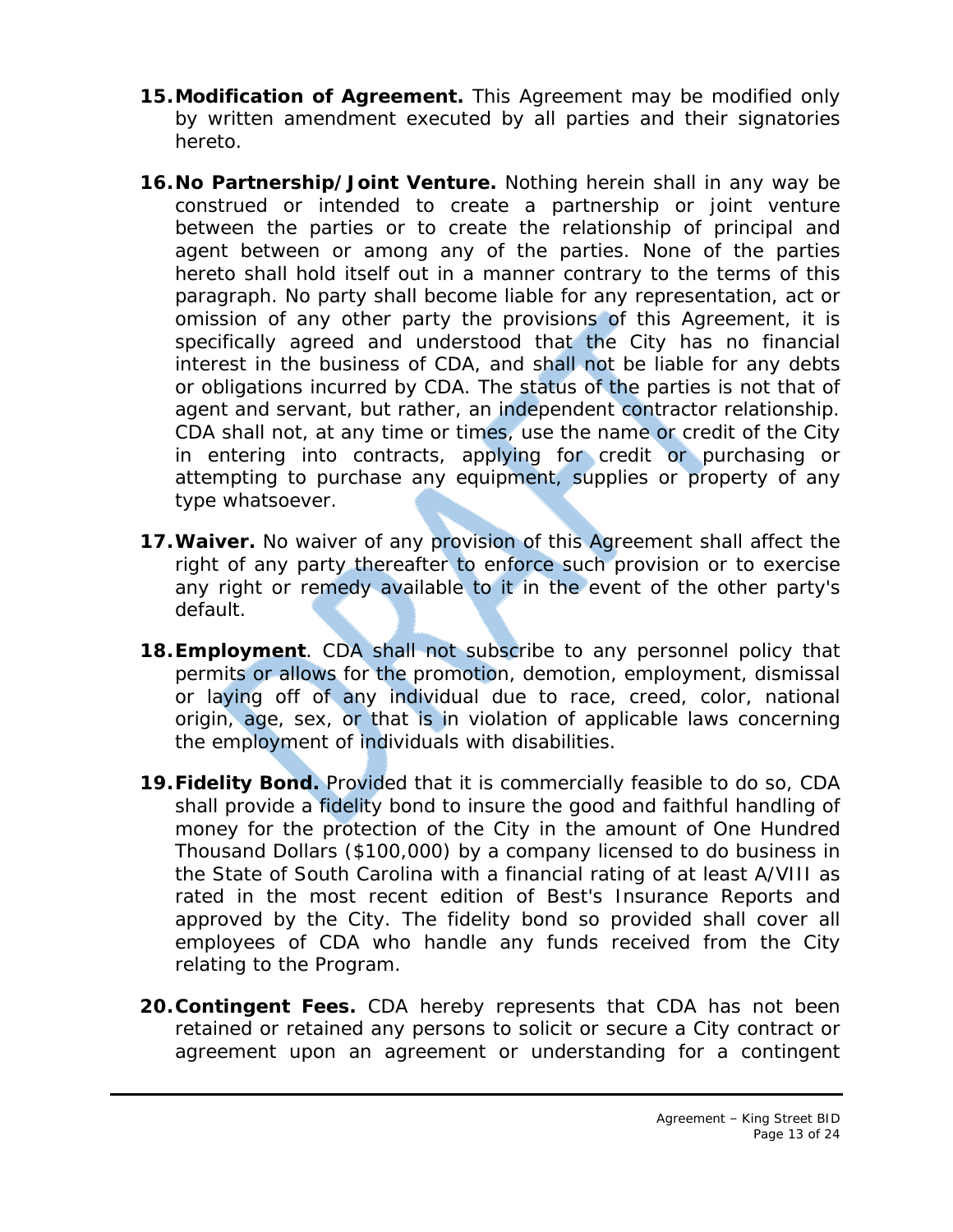commission, percentage, or brokerage fee, except for retention of bona fide established commercial selling agencies for the purpose of securing business. Breach of the provisions of this paragraph is, in addition to a breach of this Agreement, a breach of ethical standards that may result in civil or criminal sanction and/or debarment or suspension from being a contractor or subcontractor under City contracts.

**21.Gratuities and Kickbacks.** It shall be a breach of ethical standards for any person to offer, give or agree to give any employee or former employee, or for any employee or former employee to solicit, demand, accept or agree to accept from another person, a gratuity or an offer of employment in connection with any decision, approval, disapproval, recommendation, preparation of any part of a program requirement or a purchase request, influencing the content of any specification or procurement standard, rendering of advice, investigation, auditing or in any other advisory capacity in any proceeding or application, request for ruling, determination, claim or controversy or other particular matter, pertaining to any program requirement of a contract or subcontract or to any solicitation or proposal therefor. It shall be a breach of ethical standards for any payment, gratuity, or offer of employment to be made by or on behalf of a subcontractor under a contract or the prime contractor or higher tier subcontractor or a person associated therewith, as an inducement for the award of a subcontract or order. Breach of the provisions of this paragraph is, in addition to a breach of this Agreement, a breach of ethical standards that may result in civil or criminal sanction and/or debarment or suspension from being a contractor or subcontractor under City contracts.

# **22.Insurance, Indemnification and Hold Harmless.**

- a. CDA shall maintain the Insurance Requirements as set forth in **Exhibit C**.
- b. CDA shall indemnify and hold harmless the City, its officers, agents and employees from:
	- i. Any claims, damages, costs and attorney fees for injuries or damages arising, in part or in whole, from the negligent or intentional acts or omissions of CDA, its officers, employees and/or agents, including its sub or independent contractors, in connection with the performance of this Agreement; and,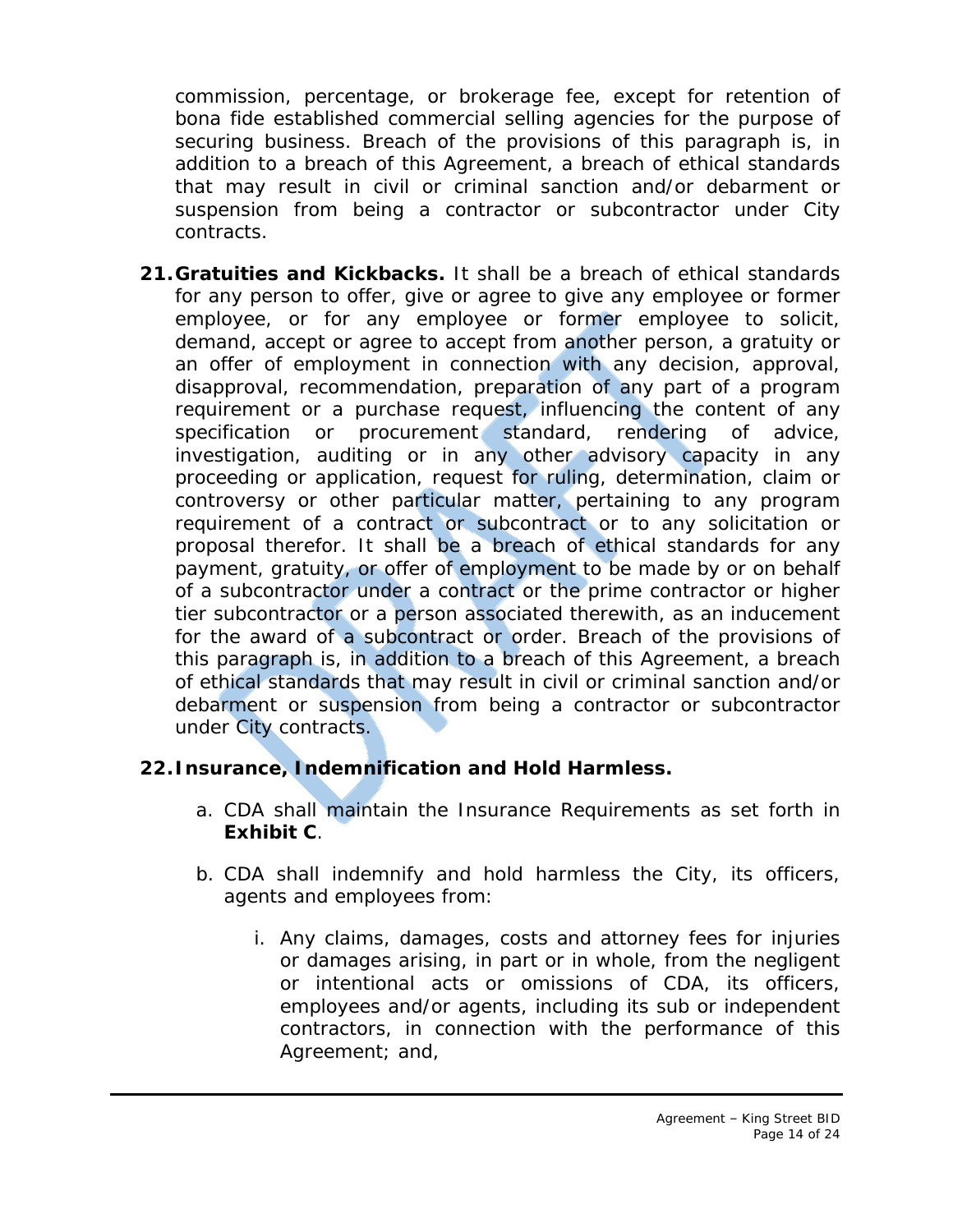- ii. Any claims, damages, penalties, costs and attorney fees arising from any failure of CDA, its officers, employees and/or agents, including its sub or independent contractors, to observe applicable laws, including, but not limited to, labor laws and minimum wage laws.
- c. CDA shall require each vendor and contractor engaged by CDA to provide services or improvements in the public areas of the District to indemnify the City and provide commercial general liability insurance covering liability and casualty, property damage, and injury to persons (including wrongful death) in forms and amounts customarily required by the City of vendors and contractors engaged by the City under similar circumstances.
- d. The City will not indemnify, defend or hold harmless in any fashion CDA from any claims, whether arising from this Agreement or any understanding between the parties, regardless of any language in any attachment or other document that CDA may provide. The City shall be responsible only for the acts/omissions of its officers, employees, and/or agents.
- e. CDA shall pay the City its expenses incurred as a result of CDA's failure to fulfill its obligations in a professional and timely manner under this Agreement.
- **23.Assignment--Consent Required.** The provisions of this Agreement shall inure to the benefit of and shall be binding upon the respective successors and assignees of the parties hereto. Neither this Agreement nor any of the rights and obligations of CDA hereunder shall be assigned or transferred in whole or in part without the prior written consent of the City. Any such assignment or transfer shall not release CDA from its obligations hereunder.
- **24.Entire Agreement.** This Agreement sets forth the entire agreement between the parties with respect to the subject matter hereof and shall govern the respective duties and obligations of the parties. The parties hereto warrant and represent that there are no prior or contemporaneous oral or written understandings that contradict, modify or supplement this Agreement, it being the intent of the parties hereto that the Agreement Documents comprise the entire intent of the parties hereto.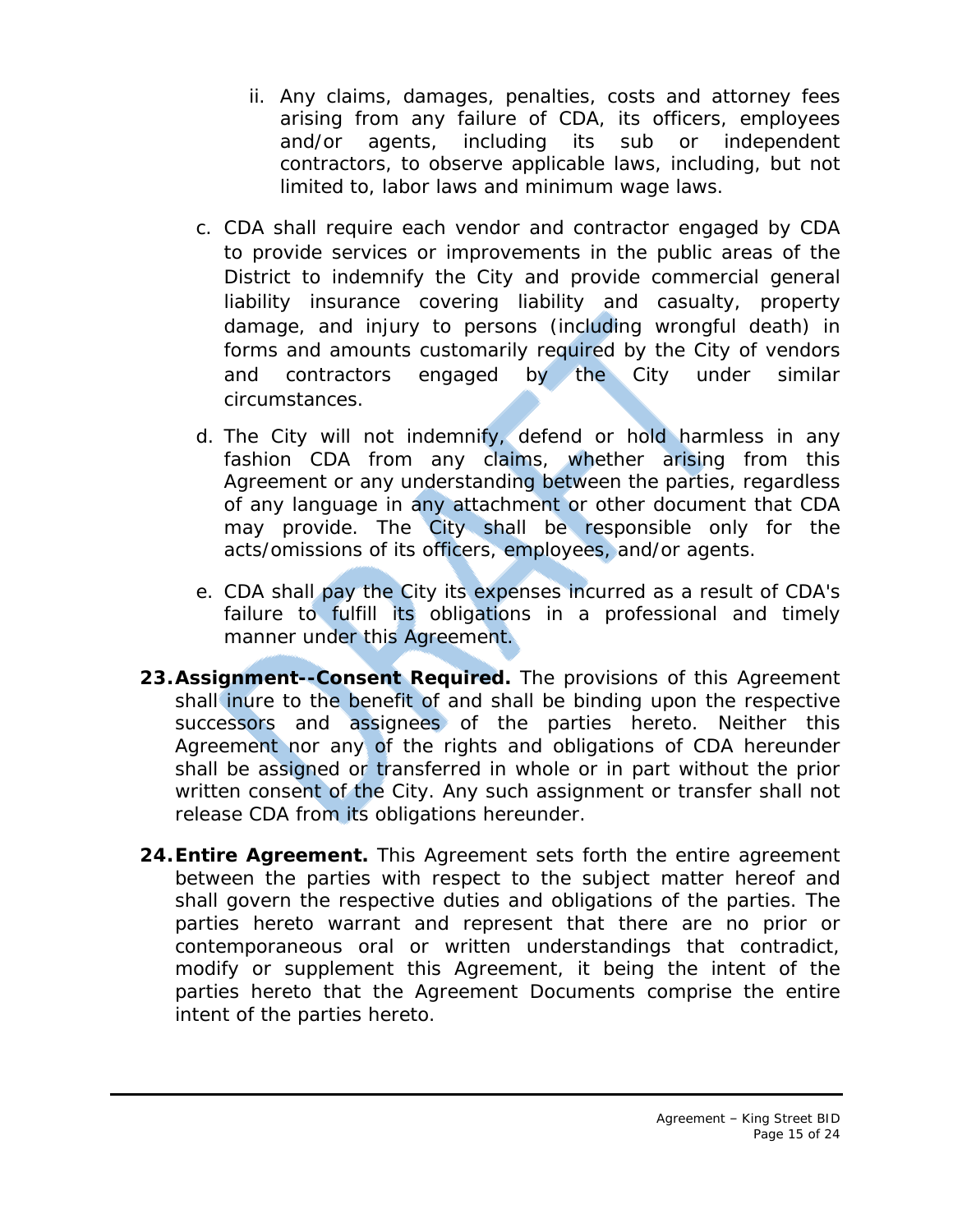- **25.Force Majeure.** No party shall have any liability to the other hereunder by reason of any delay or failure to perform any obligation or covenant if the delay or failure to perform is occasioned by force majeure, meaning any act of God, storm, fire, casualty, unanticipated work stoppage, strike, lockout, labor dispute, civil disturbance, riot, war, national emergency, act of government, act of public enemy, or other cause of similar or dissimilar nature beyond its control.
- **26.Governing Law.** The validity, construction and effect of this Agreement and any and all extensions and/or modifications thereof shall be governed by the laws of the State of South Carolina. South Carolina law shall govern regardless of any language in any attachment or other document that CDA may provide.
- **27.Venue**. Any action between the parties arising in connection with this Agreement shall be maintained in the courts of Charleston County, South Carolina.
- **28.Severability**. Should any provision of this Agreement be declared to be invalid by any court of competent jurisdiction, such provision shall be severed and shall not affect the validity of the remaining provisions of this Agreement.
- **29.Effective Date.** This Agreement shall not be binding upon the parties until it has been signed first by CDA and then by the authorized City representatives and filed in the office of the City Clerk. When it has been so signed and filed, this Agreement shall be effective as of the Effective Date.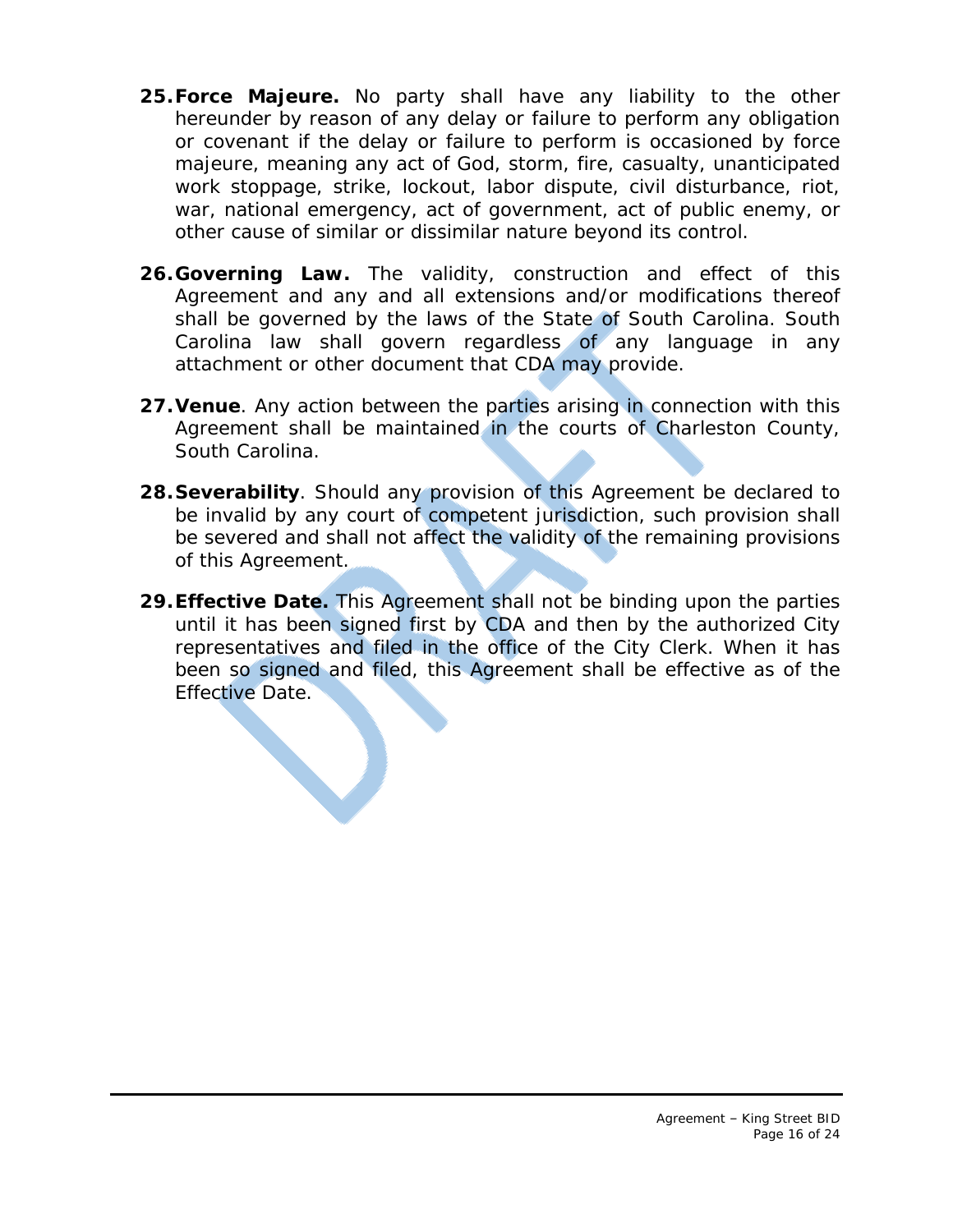IN WITNESS WHEREOF, the City of Charleston, South Carolina, and Charleston Downtown Alliance have executed their signatures as of the date first above-written.

# **CITY OF CHARLESTON**

| By:     |                     |      |
|---------|---------------------|------|
|         | John J. Tecklenburg |      |
|         | Its: Mayor          |      |
| ATTEST: |                     |      |
|         |                     |      |
|         | City Clerk          |      |
| Date:   |                     | 2022 |
|         |                     |      |
|         |                     |      |
|         |                     |      |
|         |                     |      |
|         |                     |      |
|         |                     |      |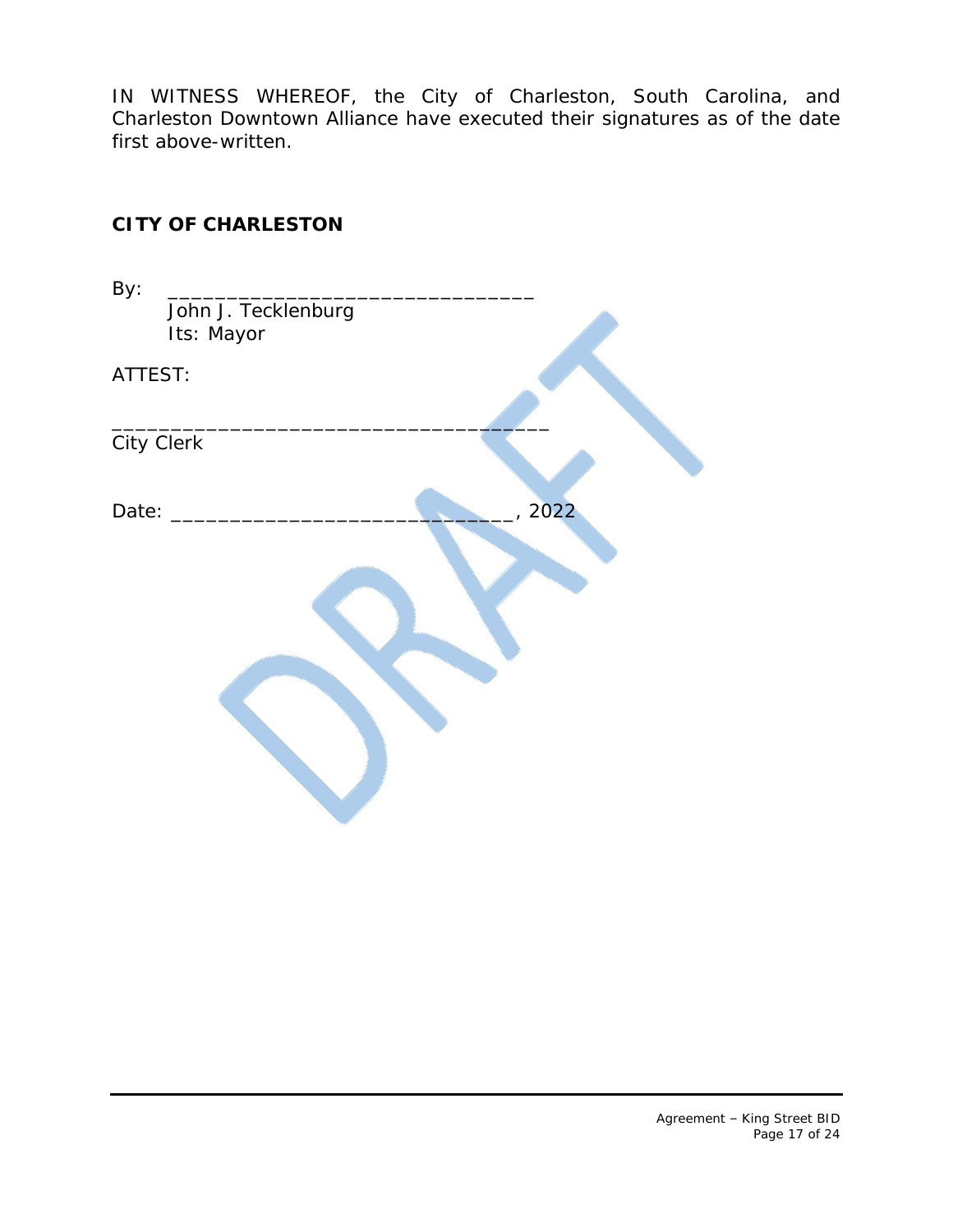IN WITNESS WHEREOF, the City of Charleston, South Carolina, and Charleston Downtown Alliance have executed their signatures as of the date first above-written.

# **CHARLESTON DOWNTOWN ALLIANCE, INC.**

| By:                                                                 |  |  |
|---------------------------------------------------------------------|--|--|
| <b>Christopher Price</b>                                            |  |  |
| Its: Board Chair                                                    |  |  |
|                                                                     |  |  |
| Sworn to (or affirmed) and subscribed before me                     |  |  |
| $\frac{1}{2022}$ .<br>this the $\_\_\_\_$ day of $\_\_\_\_\_\_\_\_$ |  |  |
|                                                                     |  |  |
| <b>Official Signature of Notary</b>                                 |  |  |
| (Official Seal)                                                     |  |  |
| <b>Notary Public</b>                                                |  |  |
| Notary's printed or typed name                                      |  |  |
| My commission expires:                                              |  |  |
|                                                                     |  |  |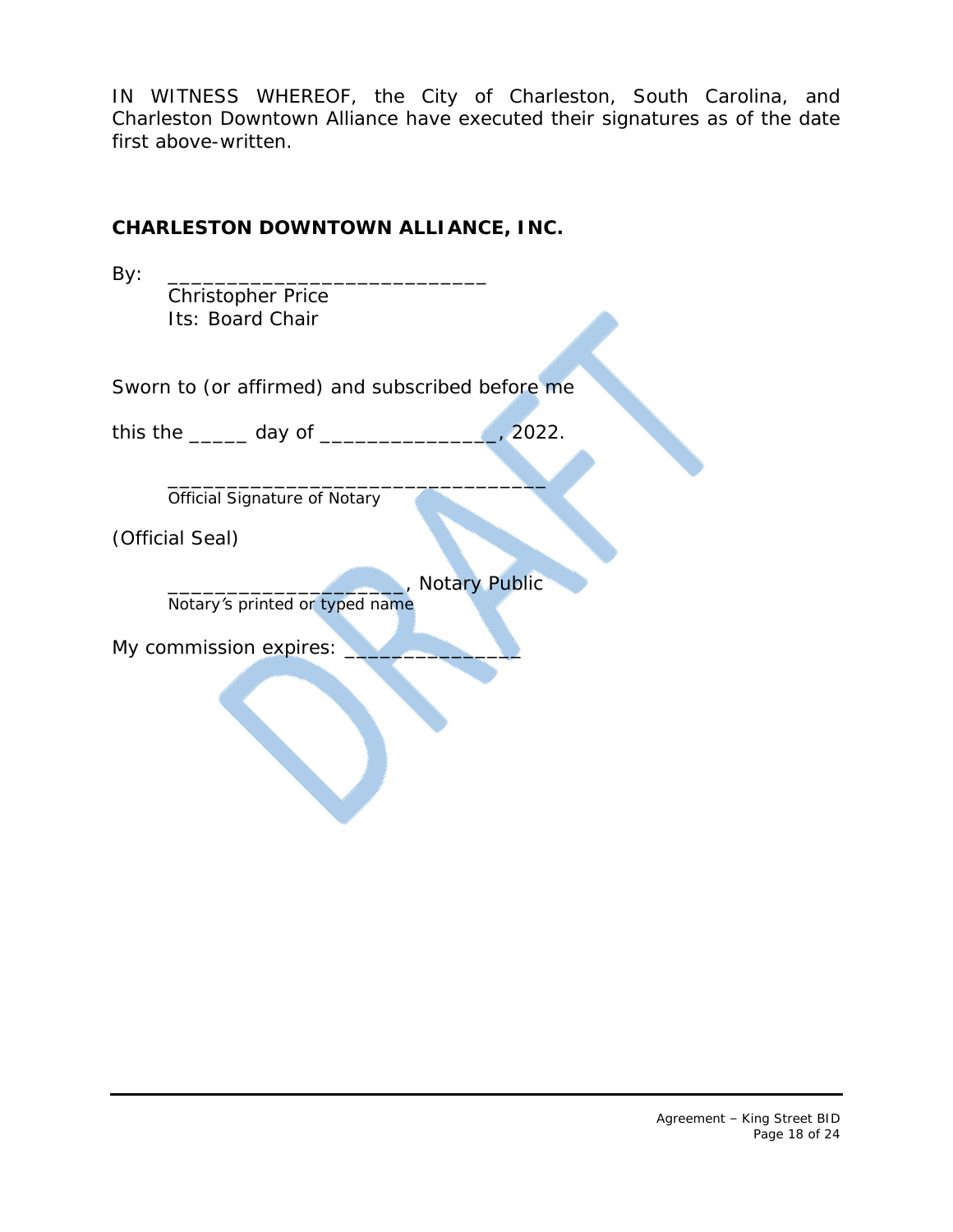# **Exhibit A**

## *SERVICES*

- A. CDA shall perform Citizen Attitude Survey within the first year of this Agreement and annually thereafter.
- B. CDA shall perform a Pedestrian/Visitor Count within first six months of this Agreement and annually thereafter.
	- 1. As manager of the BID, CDA must provide certain public improvements, including services that will serve the real property in the District, that address the Improvements as outlined in Table 1 of the BID. To provide such improvements, CDA is authorized to provide the following Services to supplement those Basic City Services provided by the City: Street Services / Ambassador Program, which may include:
		- a. Maintain the District's public realm via a team of ambassadors who shall assist visitors, business, residents, workers, and homeless individuals through:
			- i. Maintaining a visible presence on the street;
			- ii. Customer service and wayfinding;
			- iii. Transit and parking information;
			- iv. Safety escorts;
			- v. Referrals to human services;
			- vi. Business check-ins and outreach; and
			- vii. Welcome new businesses.
		- b. Direct the City's attention to particular needs or challenges being reported by District stakeholders (restrictive ordinances, capital project needs, unaddressed social issues, etc.).
	- 2. Street Beautification services, which may include:
	- a. Supplementing the City's Basic Services, as set forth in Exhibit B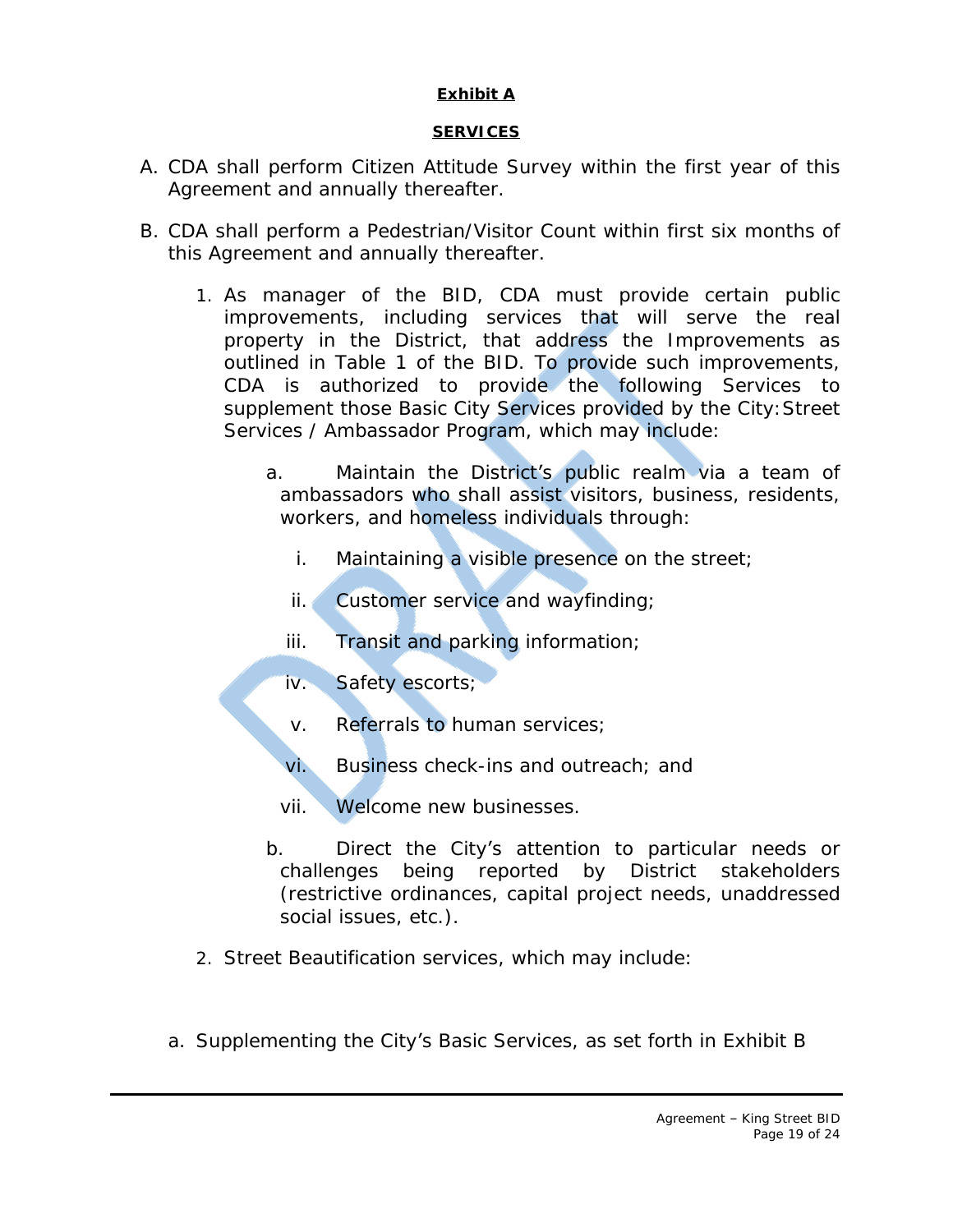- b. Enhancing aesthetic improvements, including the decoration of any public space or of building facades and exteriors in public view that confer a public benefit.
	- i. Work with City staff to coordinate on the proper hanging of baskets and vertical banners; and
	- ii. Notifying the City of streetlights in need of repair and of roadway or sidewalk issues.
- 6. Program / Destination Management services, which may include:
	- a. Organize events and programming that seek to create continuous opportunities for residents, workers, students, and visitors to spend time and engage with the District, as permitted by the Special Events Committee, to include music, recreation and cultural activities;
	- b. Grow the base of private and nongovernmental organizations who are involved in the District's activities.
	- c. Utilization of vacant storefronts.
- 7. Marketing / Promotion services, which may include:
	- a. Expand the base of support for the District and stimulate individuals and businesses to visit, invest, patronize, support, and reside in the Downtown area.
	- b. Partner with the City on long-range visioning and planning exercises for the District, providing a regional and multisectoral perspective on key issues.
	- c. Issue special publications such as newspapers, calendars, or promotional inserts.
	- d. Periodic compilation of BID District statistics as a marketing tool designed to assist property owners in their leasing of available rental and office space.
- 8. Economic Development services, which may include: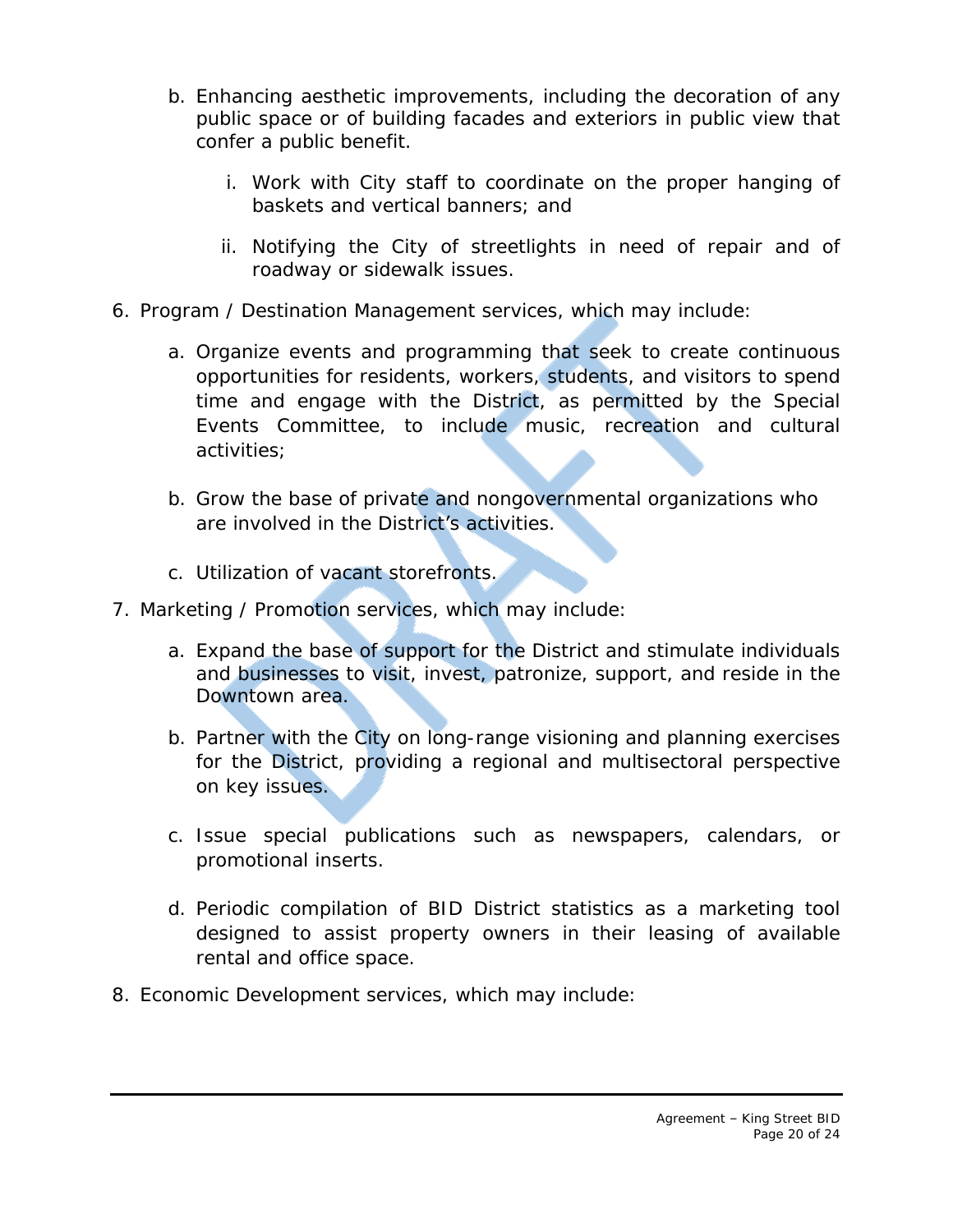- a. Develop programming and activation strategies for the District that are focused on the future growth and diversification of the District's economy.
- b. Leverage its knowledge of the District's stakeholders to assist in project- or program-specific capacity assessments and partnership structuring to attract investment.
- c. Advocate for and support plans to advance the objectives of equitable economic development and diversification in the District.
- d. Provide activities to support business recruitment, retention, and development in the District.
- e. Cooperate with the City to incentivize women and minority owned businesses in establishing a business in the District.

Agreement – King Street BID Page 21 of 24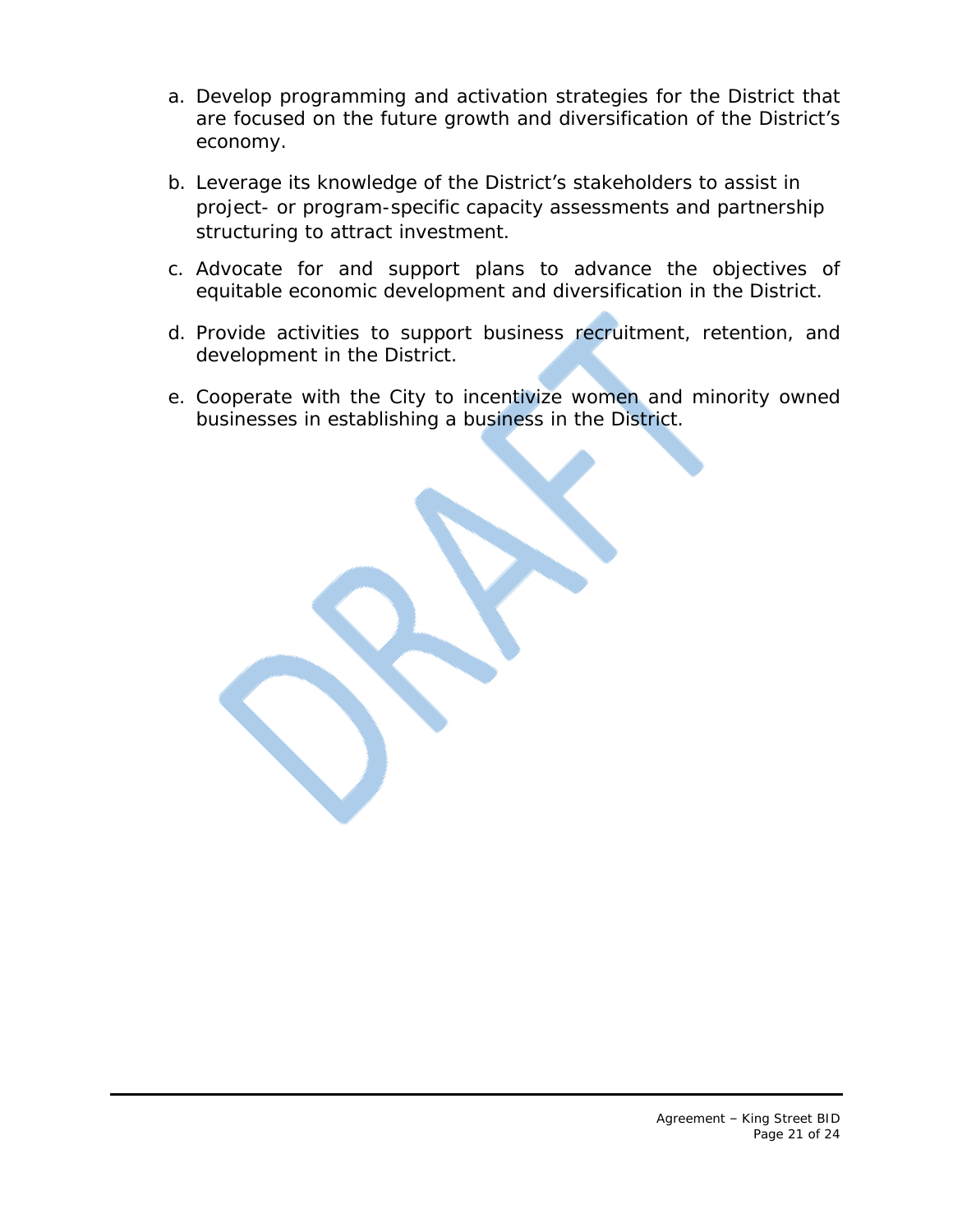# **Exhibit B**

## *BASIC CITY SERVICES*

#### **Fire**

- Fire and Emergency Response
- Hydrant testing and inspections
- Routine fire safety inspections

#### **Housing & Community Development**

- Provide outreach to individuals and families experiencing homelessness
- Connect unsheltered individuals to agencies that provide shelter and social services

#### **Livability & Tourism**

- *●* Graffiti, flyer, and sticker removal from public property
- Enforcement of ordinances applicable to commercial businesses
- Special Events Permitting
- Tour Guide Regulations & Tour Bus Permitting
- Enforce pedi cab/rickshaw ordinances

#### **Parks**

- Palm Tree Pruning Annual seed pod removal and lower frond removal late June early July. Troubleshoot tree pruning as needed through the year.
- Maintain Marion Square as long as lease remains in effect.

#### **Police**

● Central Business District Patrol Team *(Team 9)* consists of four patrol squads to provide day and night coverage to patrol the areas in and around King Street from US 17 Overpass near Columbus Street to Horlbeck Alley. Due to the daily high volume of citizens in this area, Team 9 deploys a variety of resources to include foot patrol, bicycle patrol, traffic diversion and/or road closures and the use of the City's safety and security camera system.

#### **Public Service, as staff levels permit**

- Grounds maintenance (sidewalk litter abatement & litter basket service); schedule as follows.
	- 1st shift 7am -3 pm Everyday
	- 2nd Shift 3pm 11pm Off Sunday and Monday
	- 3rd shift 11pm -7am Off Mon and Tues
		- 3rd shift pressure washes the sidewalks as needed
- Garbage & Trash Pickup 7 days/week. *Recycling is done by Charleston County.*
- *●* Sidewalk repairs as needed and funded.
- *●* Street sweeping occurs daily.

#### **Traffic & Transportation**

- Responsible for the maintenance of over 1,650 parking meters
- Responsible for the enforcement of parking violations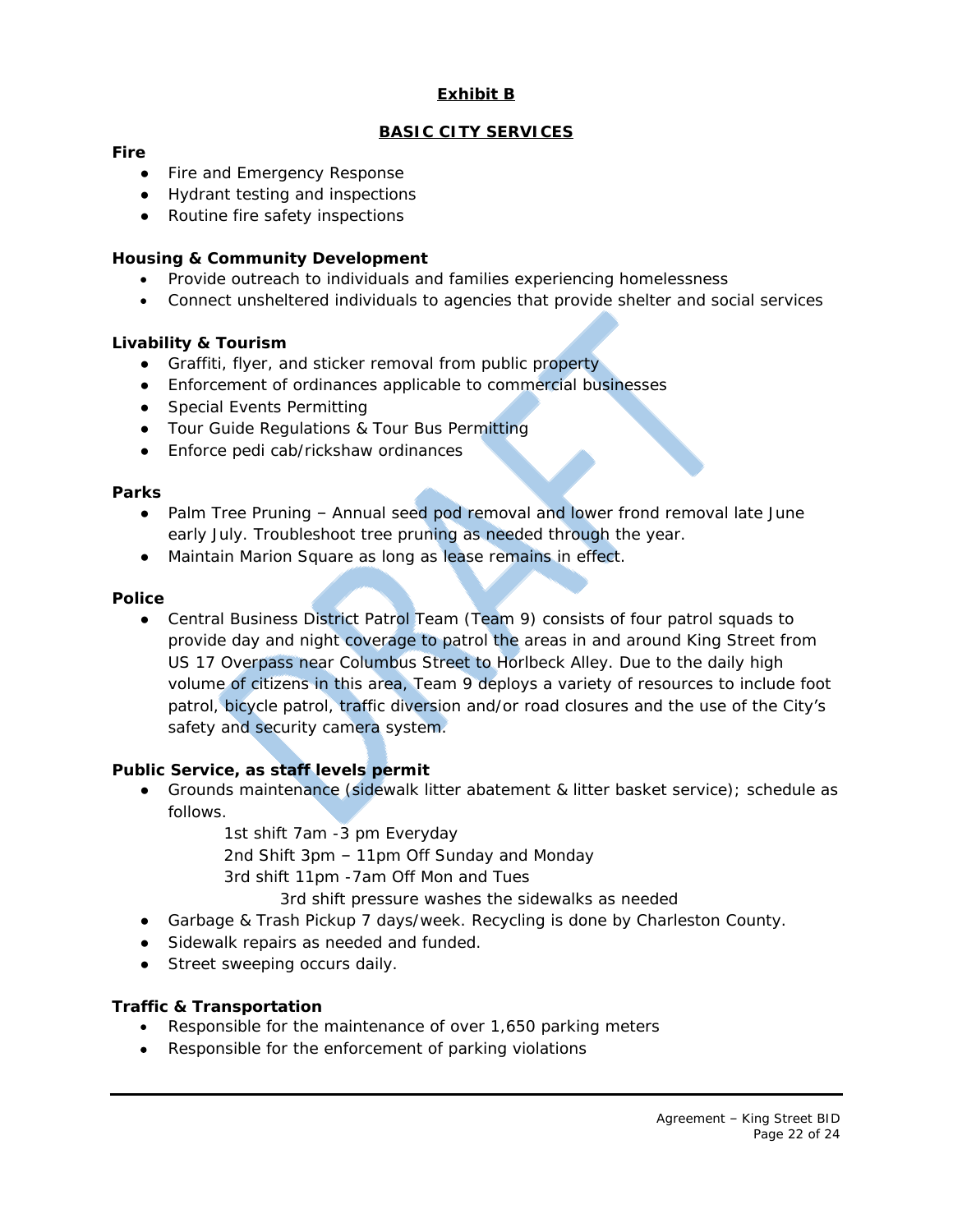## **Exhibit C**

#### *INSURANCE REQUIREMENTS*

CDA shall be required to procure and maintain for the duration of its contract with the City insurance against claims for injuries to persons or damages to property which may arise from or in connection with work performed by CDA, its agents, representatives, employees or Subcontractors. The cost of such insurance shall be the responsibility of CDA.

- A. CDA shall carry liability insurance with a reliable company licensed to do business in South Carolina. Coverage shall be at least broad as:
	- 1. Insurance Services Office Commercial General Liability Coverage Form ("occurrence") CG 00 01 10 93.
	- 2. Insurance Services Office Business Auto Coverage Form

CA 00 01 6 92 covering automobile liability, code 1 "any auto".

- B. CDA shall carry workers' compensation as required by the State of South Carolina and Employers Liability insurance (including applicable occupation disease provisions and all state endorsements.)
- C. CDA shall maintain limits no less than the following:
	- 1. **GENERAL LIABILITY**: \$1,000,000 combined single limit per occurrence for bodily injury, property damage, and personal injury with a \$2,000,000 general aggregate limit.
	- 2. **AUTOMOBILE LIABILITY**: \$1,000,000 combined single limit per accident for bodily injury and property damage.
	- 3. **WORKERS' COMPENSATION**: Statutory limits as required by South Carolina state law, and employer's liability limits of \$100,000 per accident.

4.

- D. Required policies are to contain, or be endorsed to contain, the following provisions:
	- 1. General Liability and Automobile Liability Coverages

The City of Charleston, its officials, employees and volunteers are to be covered as additional insureds as respects: Liability arising out of activities performed by or on behalf of the Contractors; premises owned, occupied or used by CDA; or automobiles owned, leased, hired or borrowed by CDA. The coverage shall contain no special limitations on the scope of protection afforded to the City of Charleston, its officials, employees or volunteers. To accomplish this objective, the City of Charleston shall be named as an additional insured under the Contractor's general liability policy by attaching Insurance Services Office Commercial General Liability Endorsement CG2010 10 93 (Additional Insured - Owners, Lessees or Contractors - Form B) or its equivalent.